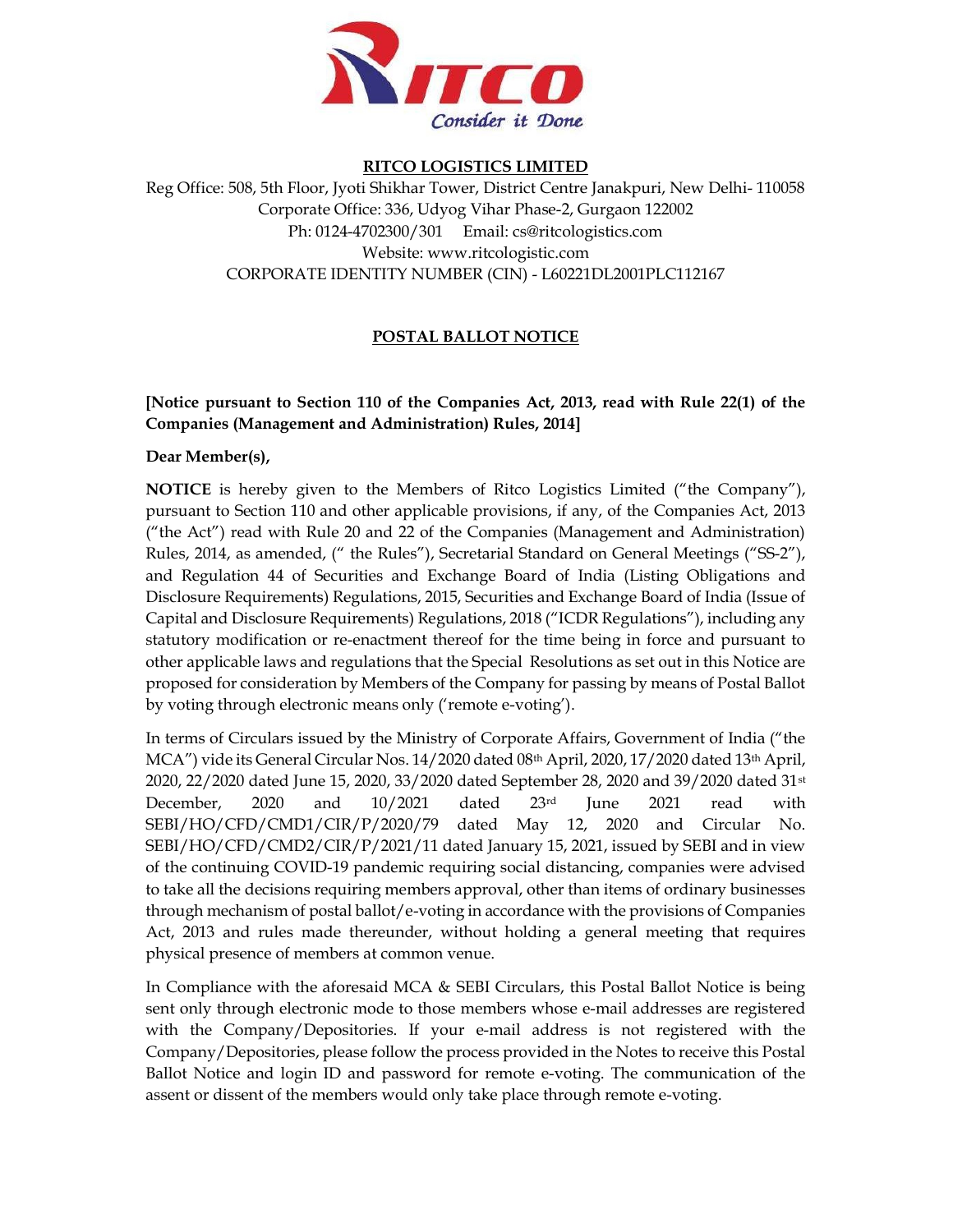The Explanatory Statement pertaining to the resolution proposed in this notice setting out all material facts and reasons thereof along with Postal Ballot Form is annexed hereto for your consideration.

The Board of Directors of the Company (the "Board"), has appointed Mr. Mukun Arora (M.No. 15980, CP No. 4766), Practicing Company Secretary, as scrutinizer for conducting the Postal Ballot process in a fair and transparent manner and he has communicated his willingness to be appointed and will be available for the said purpose.

Members are requested to carefully read the instructions provided in the Notice and record their assent (FOR) or dissent (AGAINST) only through the remote e-voting process not later than 5:00 p.m. (IST) on Sunday, February 27<sup>th</sup> 2022, failing which it will be considered that no reply has been received from the Member.

The Scrutinizer will submit his report to the Chairman or any other person authorized by him after completion of the scrutiny of Postal Ballots (through remote e-voting). The result on the resolution proposed to be passed through Postal Ballots (through remote e-voting) shall be announced on or before Monday, February 28<sup>th</sup>, 2022 at the registered office of the Company. The results along with the scrutinizer's report will be displayed on the Company's website under Investor Desk and will be communicated to stock exchange, BSE Limited (BSE) where Equity Shares of the Company are listed.

The Resolutions, if approved, will be taken as passed effectively as on the last date of e-voting, i.e. Sunday, February 27<sup>th</sup> 2022, & it will be placed on the website of the Company: www.ritcologistics.com and on the website of BSE Limited www.bseindia.com along with the Scrutinizer's Report.

### SPECIAL BUSINESS:

### ITEM NO. 1- APPROVAL OF EMPLOYEE STOCK OPTION PLAN OF THE COMPANY

To consider and if thought fit, to pass with or without modification, the following resolution as a Special Resolution:

"RESOLVED THAT pursuant to the provisions of Section 62 and other applicable provisions of the Companies Act, 2013 ("the Act"), read with the Companies (Share Capital and Debentures) Rules, 2014 ("the Rules") made thereunder (including any amendment, modification, variation or re-enactment thereof), and subject to the Securities and Exchange Board of India (Share Based Employee Benefits And Sweat Equity) Regulations, 2021 ('the SEBI SBEB Regulations"), including the relevant circulars and notifications, if any issued by the Securities and Exchange Board of India ("SEBI") from time to time and the Memorandum and Articles of Association of the Company and subject to the approval(s), consent(s), permission(s) and / or sanction(s) as may be required from appropriate regulatory authorities / institutions or bodies and subject to such terms and conditions as may be prescribed / imposed by such authorities while granting such approvals, consents, permissions and sanctions, and which may be agreed to and accepted by the Board of Directors (hereinafter referred to as the "Board", which term shall be deemed to include the Nomination and Remuneration Committee/Compensation Committee as constituted by the Board to exercise its powers including the powers conferred by this resolution), subject to the approval by the shareholders of the Company, the "PRAGATI KI AUR Employee Stock Option Plan 2022"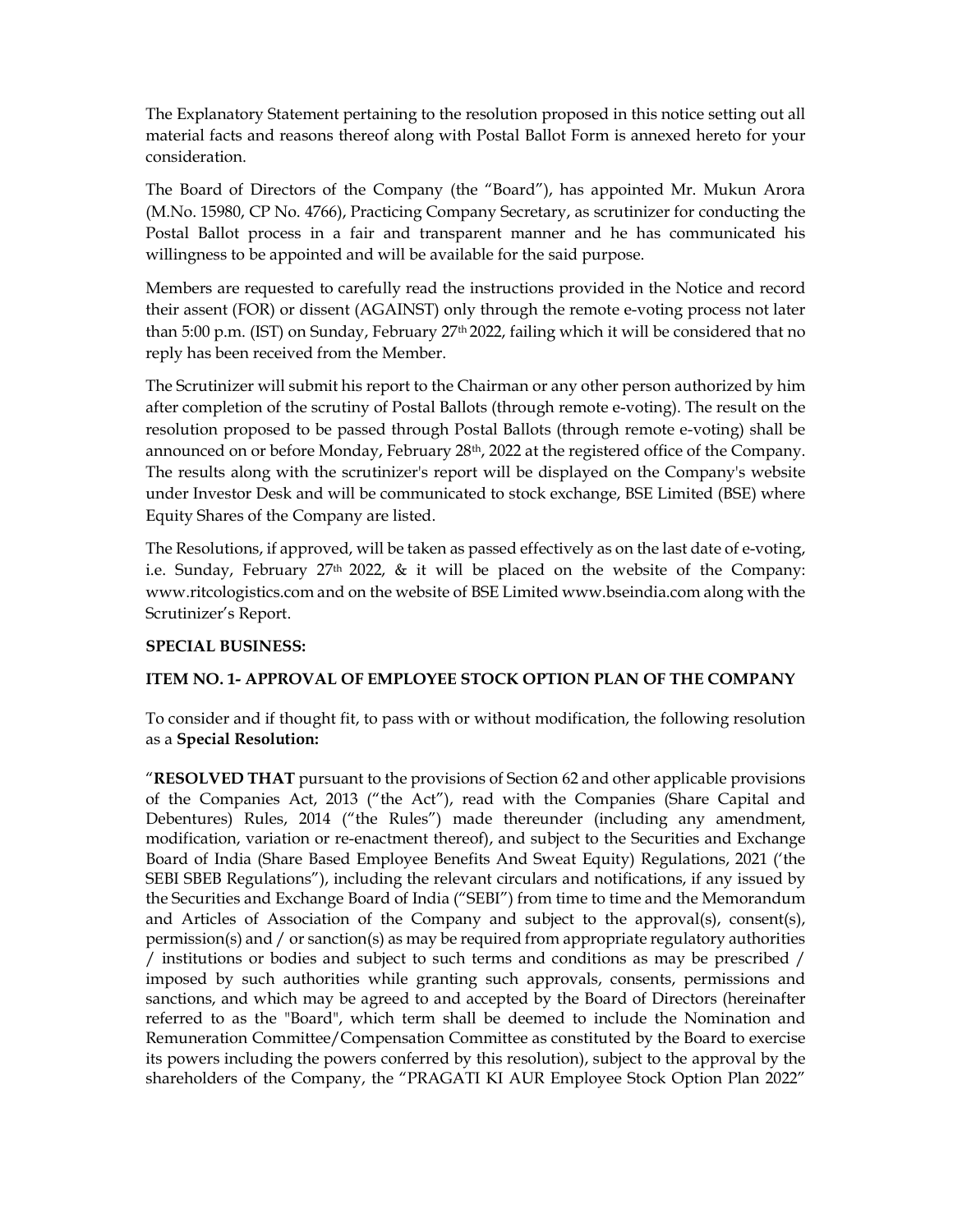("ESOP Plan 2022"), for the benefit of present and future, Permanent Employees who are into the Senior management of the Company, be and is hereby approved."

"RESOLVED FURTHER THAT the ESOP plan 2022 be implemented through RITCO Employees Welfare Trust ("ESOP TRUST") based on the guidelines by the Nomination and Remuneration Committee/ Compensation Committee ("ESOP Committee") of the Board of Directors provided that the total no. of options that can be granted in one or more tranches under the ESOP Plan 2022 subject to limit of 2% of the paid up capital i.e. 4,89,500 options ("Options) exercisable into equivalent number of equity shares of the Company (or such other adjusted figure for any bonus, stock splits or consolidations or other reorganisation of the capital structure of the company as may be applicable from time to time) to be acquired by the ESOP Trust from the secondary market or granted by the Promoters as gift or donation or on such other terms and conditions as the ESOP Committee or the ESOP Trust, as the case maybe, may determine from time to time...

RESOLVED FURTHER THAT the ESOP Committee be and is hereby authorized to:

- I. Delegate to the ESOP Trust, the authority to administer, implement and supervise the operation of the ESOP Plan 2022 on such terms and conditions as it may specify;
- II. Determine the terms and conditions of grant, issue, re-issue, cancellation and withdrawal of Options from time to time;
- III. formulate, approve, evolve, decide upon and bring into effect, suspend, withdraw or revive any sub-scheme or plan for the purpose of grant of Options to the employees and to make any modifications, changes, variations, alterations or revision in such sub-scheme or plan from time to time;
- IV. to do all such acts, deeds, things and matters as may be considered necessary or expedient for the purpose of giving effect to the above resolution including delegation of all or any of the powers herein conferred by this resolution to the ESOP Trusts; and
- V. to settle any questions, difficulties or doubts that may arise in this regard without requiring to secure any further consent or approval of the members of the Company.

RESOLVED FURTHER THAT the Company shall confirm to the accounting policies prescribed from time to time to the extent relevant and applicable to ESOP Plan 2022.

RESOLVED FURTHER THAT the equity shares to be issued as stated aforesaid shall rank pari-passu with all the existing equity shares of the Company for all purposes.

RESOLVED FURTHER THAT the Board be and is hereby authorized to do all such acts, deeds, matters and things including but not limited to the appointment of various intermediaries, experts, professionals, independent agencies and other advisors, valuers, consultants or representatives, being incidental to the effective implementation and administration of the ESOP Plan 2022, as it may, in its absolute discretion deem fit, for the aforesaid purpose and also to settle any issues, questions, difficulties or doubts that may arise in this regard at any stage and all the acts, deeds, matters and things done by the Board are hereby ratified, confirmed and approved, without being required to seek any further consent or approval of the shareholders of the Company, and further to execute all such agreements, deeds, documents, writings etc. and to give such directions and / or instructions as may be necessary, proper or expedient to give effect to ESOP Plan 2022 including any modification, alteration, amendment, suspension, withdrawal or termination of ESOP Plan 2022 and to take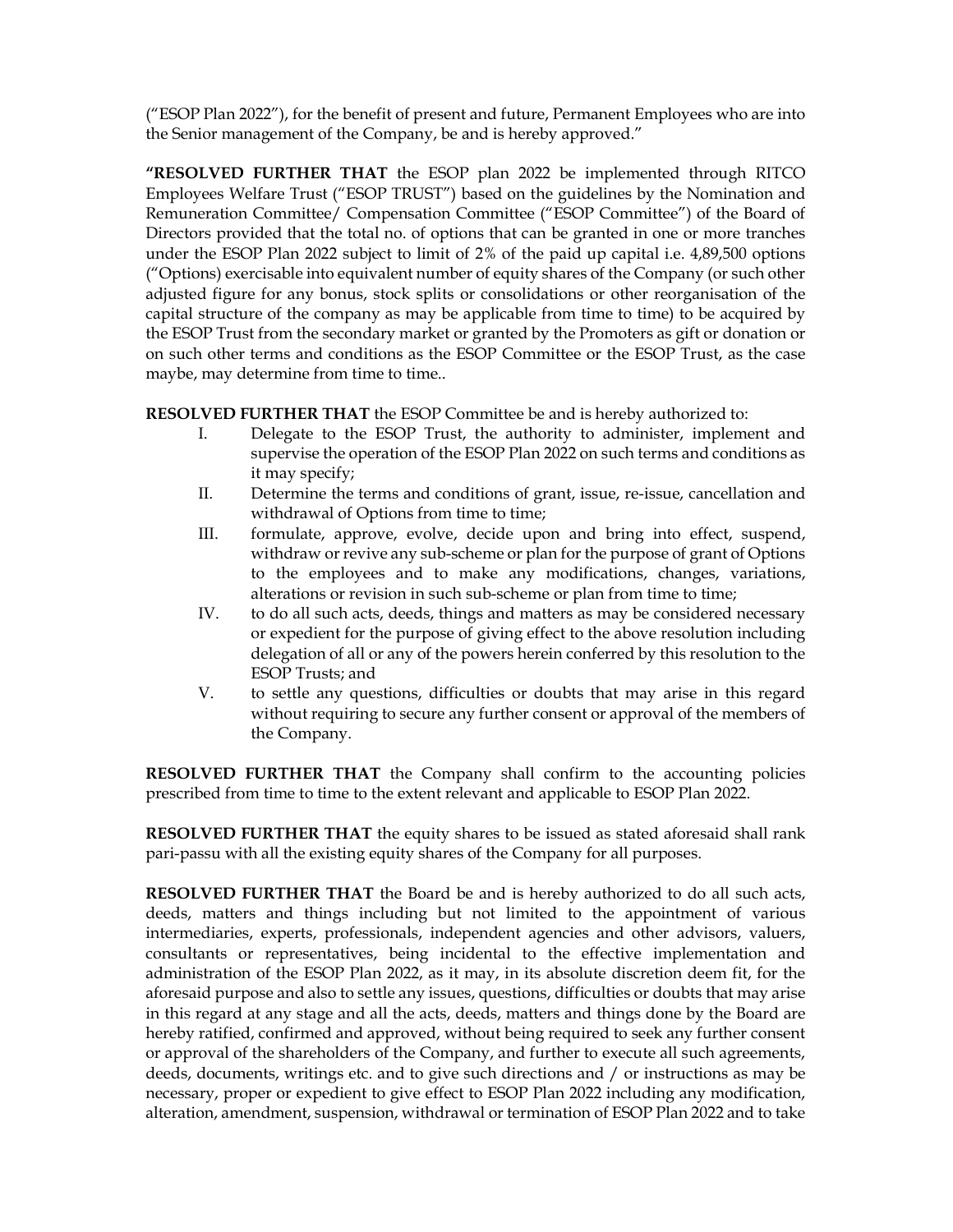all such steps and do all such acts, deeds, things as may be incidental or ancillary thereto in compliance with the applicable laws.

RESOLVED FURTHER THAT the Board be and is hereby authorized to do all such acts, deeds, matters and things as may be necessary including authority to delegate all or any of the powers conferred herein, to any Committee of the Company, with power to such Committee to further delegate such powers to any executives / officers of the Company to give effect to this resolution."

### ITEM NO. 2 - APPROVAL OF ALLOCATION AND GRANT OF STOCK OPTIONS TO EMPLOYEES

To consider and if thought fit, to pass with or without modification, the following resolution as a Special Resolution:

"RESOLVED THAT pursuant to the provisions of the Companies Act, 2013 and the Rules made thereunder as amended from time to time and subject to Securities and Exchange Board of India (Share Based Employee Benefits and Sweat Equity) Regulations, 2021 ('the SEBI SBEB Regulations"), including the relevant circulars and notifications, if any issued by the Securities and Exchange Board of India ("SEBI") from time to time or any other law for the time being in force [including any statutory modification or amendment thereto or enactment thereof for the time being in force] and in accordance with the Memorandum and Articles of Association of the Company, approval of the members be and is accorded to grant Stock Options in one or more tranches subject to limit of 2% of the paid up capital i.e. 4,89,500 options, exercisable into equivalent Equity Shares of the Company under ESOP Plan 2022 as approved by the Board of the Directors to the present and future Permanent Employees who are into the Senior management of the Company, on such terms and conditions as contained in the ESOP Plan 2022 and summarized in the Explanatory Statement annexed hereto.

RESOLVED FURTHER THAT for the purpose of giving effect to the above resolution, the ESOP Committee be and is hereby authorized to do all such acts, deeds, things and matters as may be considered necessary or expedient including delegation of all or any of the powers herein conferred by this resolution to the ESOP Trust and settle any question, difficulties or doubts that may arise in this regard without requiring to secure any further consent or approval of the members of the Company.

RESOLVED FURTHER THAT the ESOP Committee be and is hereby authorized to determine, modify and vary all or any terms and conditions of "PRAGATI KI AUR Employee Stock Option Plan 2022" as it may in its absolute discretion determine, subject to applicable laws."

## ITEM NO. 3 - MIGRATION AND LISTING/TRADING OF EQUITY SHARES OF THE COMPANY FROM SME PLATFORM OF BSE LIMITED (BSE SME) TO MAIN BOARD OF BSE LIMITED AND NSE LIMITED.

To consider and, if thought fit, to pass with or without modification, the following resolution as Special Resolution:

Note: In accordance with Regulation 277 of SEBI (Issue of Capital and Disclosure Requirements) Regulations, 2018, the below mentioned Resolution shall be acted upon If and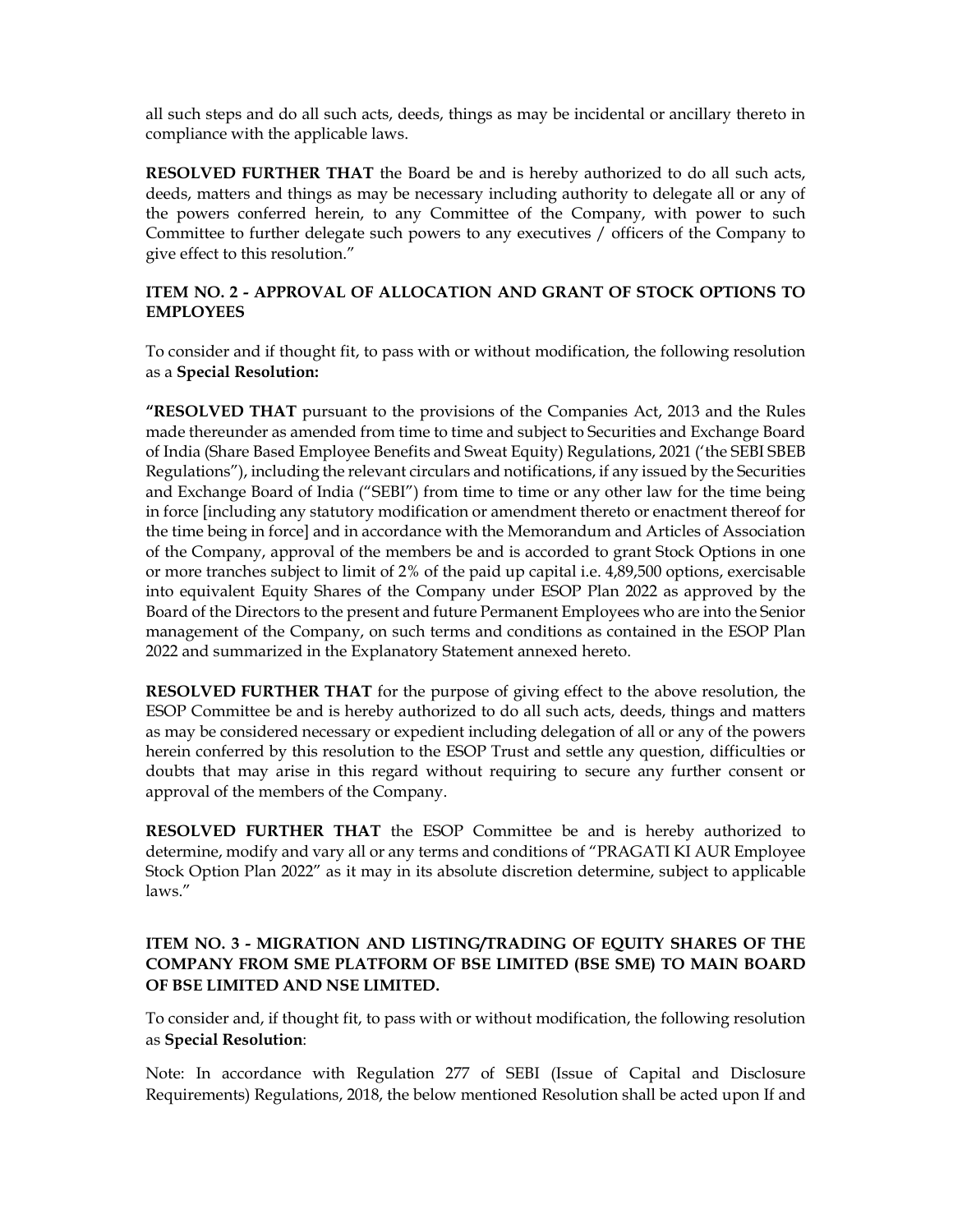only if the votes cast by shareholders other than promoters in favour of the proposal amount to at least two times the number of votes cast by shareholders other than the promoter shareholders against the proposal.

"RESOLVED THAT pursuant to provisions laid down in Regulation 277 of Chapter IX of Securities and Exchange Board of India (Issue of Capital and Disclosure Requirements) Regulations, 2018 ("ICDR Regulations"), Securities and Exchange Board of India (Listing Obligations and Disclosure Requirements) Regulations, 2015 ("Listing Regulations") and other applicable provisions, if any of the Companies Act, 2013 ("the Act") and the rules framed thereunder, including any amendment, modification, variation or re-enactment thereof, and subject to the approval of National Stock Exchange of India Limited ("NSE") and BSE Limited ("BSE"), the consent of the Members of the Company be and is hereby accorded for migration of the Company's present listing from SME Platform of BSE Limited to the Main Board of BSE and NSE and to follow such procedures specified under ICDR Regulations, as amended from time to time, to give effect to this Resolution.

RESOLVED FURTHER THAT the Board of Directors and the Company Secretary of the Company be and are hereby authorized jointly and/or severally to deal with any Government or semi government authorities or any other concerned intermediaries including but not limited to BSE Ltd., NSE Securities and Exchange Board of India, Registrar of Companies, to apply, modify, rectify and submit any application and/or related documents on behalf of the Company for the purpose of migration of the Company's present listing from SME Platform of BSE to Main Board of BSE and NSE.

RESOLVED FURTHER THAT any Director of the Company be and is hereby authorized to do all such acts, deeds, matters and things including without limitation signing of various forms and documents and take all such steps as may be, in its absolute discretion, deem necessary and with power to accede to such modification and alteration to the aforesaid resolution as may be suggested by BSE and NSE or such other authority arising from or incidental to the said resolution and also power to settle questions, difficulties or doubts that may arise in this regard without requiring to secure any further approval of the members of the Company".

### ITEM NO. 4 - APPOINTMENT OF MR. ADITYA KUMAR VERMA (DIN: 07229612) AS AN INDEPENDENT DIRECTOR OF THE COMPANY

To consider and if thought fit, to pass with or without modification/the following resolution as a Special Resolution:

"RESOLVED THAT pursuant to the provisions of Sections 149, 152 read with Schedule IV and all other applicable provisions, if any, of the Companies Act, 2013 ('the Act') and the Companies (Appointment and Qualification of Directors) Rules, 2014 and the applicable provisions of the Securities and Exchange Board of India (Listing Obligations and Disclosure Requirements) Regulations, 2015 (including any statutory modification(s) or re-enactment thereof, for the time being in force), Mr. Aditya Kumar Verma (DIN: 07229612), who was appointed as an Additional Director pursuant to the provisions of Section 161(1) of the Act and the Articles of Association of the Company on  $6<sup>th</sup>$  January 2022, be and hereby is appointed as an Independent Director, not liable to retire by rotation and to hold office for a term of 5 years w.e.f. 6th January 2022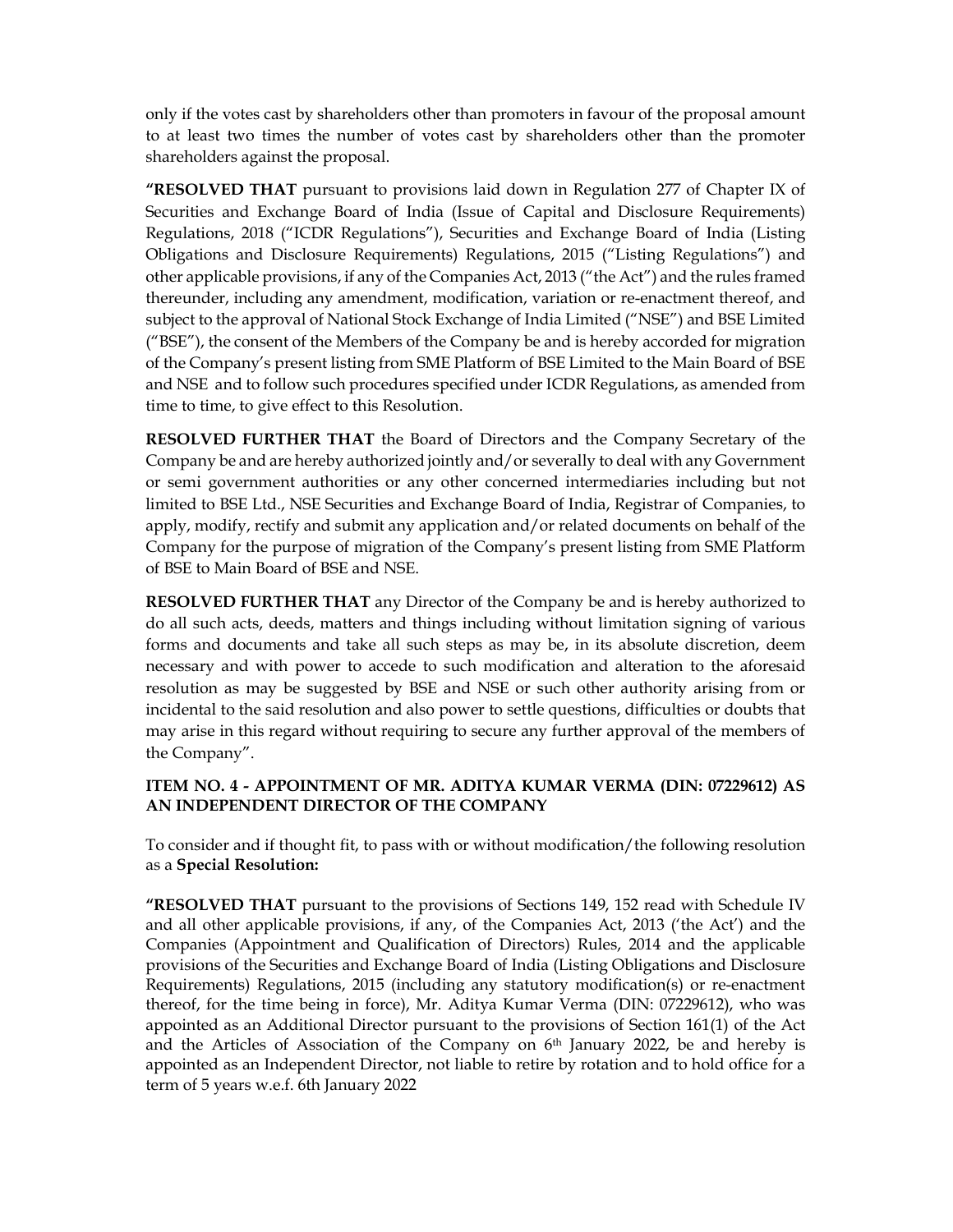RESOLVED FURTHER THAT any of the Directors of the Company and Key Managerial Personnel of the Company, be and are hereby severally authorized to do all such acts, deeds and things, including signing and issuing letter of appointment and to complete all other formalities as may be required in this regard"

By Order of the Board of Directors For Ritco Logistics Limited

Sd/- Man Mohan Pal Chadha Singh DIN: 01763805 Chairman A-28, Rose Wood City, Sector-49 Gurgaon, Haryana-122001

Date: 24th January, 2022 Place: Gurgaon

### NOTES:

- 1. In accordance with Section 102 of the Companies Act, 2013 read with Rule 22 of the Companies (Management and Administration) Rules, 2014 ("The Rules"), explanatory statement setting out material facts and reasons for proposed resolution is annexed with the Notice of Postal Ballot.
- 2. The Board of Directors has, at its meeting held on Monday, January 24th, 2022, appointed Mr. Mukun Arora, Practicing Company Secretary, having CP No. 4766, to act as Scrutinizer, for conducting the Postal Ballot in a fair and transparent manner.
- 3. In compliance with the MCA Circular and on account of threat posed by COVID-19 pandemic situation, the Notice is being sent in electronic form only. The hard copy of the Notice along with Postal Ballot forms and pre-paid business envelope will not be sent to the Members for the Postal Ballot in accordance with the requirements specified under the MCA Circulars. Accordingly, the communication of the assent or dissent of the Members would take

place through the remote e-voting system only. 4. The Notice is being sent only by email to all the Members and other persons so entitled

- and who have registered their email addresses with the Depository Participant ("DPs")/Company's Registrar and Transfer Agent ("RTA") or the Company for this purpose. Members of the Company holding shares either in physical form or in dematerialised form as on cut-off date i.e. Tuesday January 25th, 2022 will receive the Notice through electronic mode only.
- 5. A person whose name appears in the Register of Members / List of Beneficial Owners as on the cut-off date i.e. Tuesday January  $25<sup>th</sup>$ , 2022, shall be entitled to vote through e-voting on the resolution(s) set forth in the Notice. The voting rights of the Members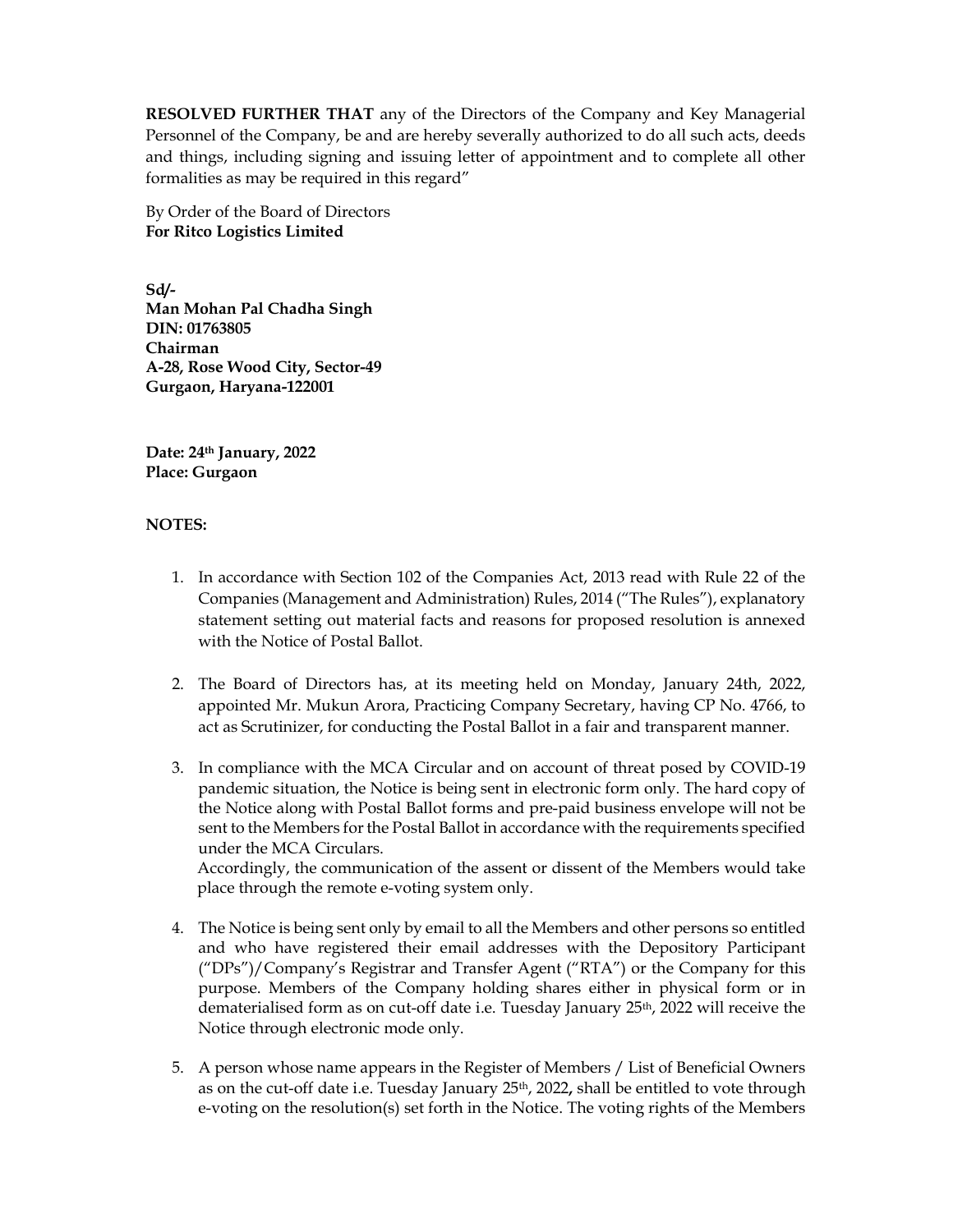shall be reckoned on the paid-up value of the shares registered in the name of the Member / Beneficial Owner as on the Cut-off date. Any person who is not a Member of the Company as on the Cut-off date should treat this Notice for information purpose only.

- 6. The Notice is available on the Company's website viz. www.ritcologistics.com and on the website of BSE Limited (BSE) at www.bseindia.com
- 7. In accordance with the sub rule (3) of Rule 22 of the Rules, after the completion of dispatch of postal ballot notice along with its requisite annexures, an advertisement will be published at least once in a vernacular newspaper of the district where the registered office of the Company is situated i.e in Hindi and atleast once in English language in English newspaper having a wide circulation in the district where the registered office of the Company is situated.
- 8. The remote e-voting period commences from Saturday, January 29th, 2022 at 09:00 a.m. (IST) and ends on Sunday, February 27th, 2022 at 05:00 p.m. (IST). During this period shareholders of the Company, holding shares as on the cut-off date i.e Tuesday January 25th, 2022 may cast their vote electronically. The e-voting module shall be disabled by CDSL for voting thereafter.
- 9. The shareholders who had not registered their email address with the company: In case of shares held in demat mode, please provide DPID-CLID (16 Digit DPID + CLID or 16 Digit beneficiary ID), Name, client master or copy of consolidated account statement, PAN (self-attested scanned copy of PAN card), Aadhar (self-attested scanned copy of Aadhar Card) to cs@ritcologistics.com.
- 10. Corporate Members intending their authorized representative to attend the meeting are requested to send a certified copy of Board Resolution authorizing their representative to attend and vote on their behalf at the Meeting. The said Resolution/Authorization shall be sent to the Scrutinizer by email through their registered email address to **mukunvivekandcompany@gmail.com** with copies marked to the Company at cs@ritcologistics.com.
- 11. The Register of Directors and Key Managerial Personnel and their shareholding maintained under Section 170 of the Companies Act, 2013 and related Rules and Register of Contracts or Arrangements in which directors are interested under Section 189 of the Companies Act, 2013 and related Rules thereunder will be available online for inspection by Members of the Company.
- 12. E-Voting is available to members as per the provisions of Section 108 of the Companies Act, 2013 and Rule 20 of The Company (Management and Administration) Rules, 2014 the members can exercise their vote by electronic means from Saturday, January 29th, 2022 at 09:00 a.m. (IST) and ends on Sunday, February 27th, 2022 at 05:00 p.m. (IST).
- 13. The voting rights of the members shall be in proportion to their share in the paidup equity share capital of the Company as on the Cut-off date i.e. Tuesday January 25th, 2022.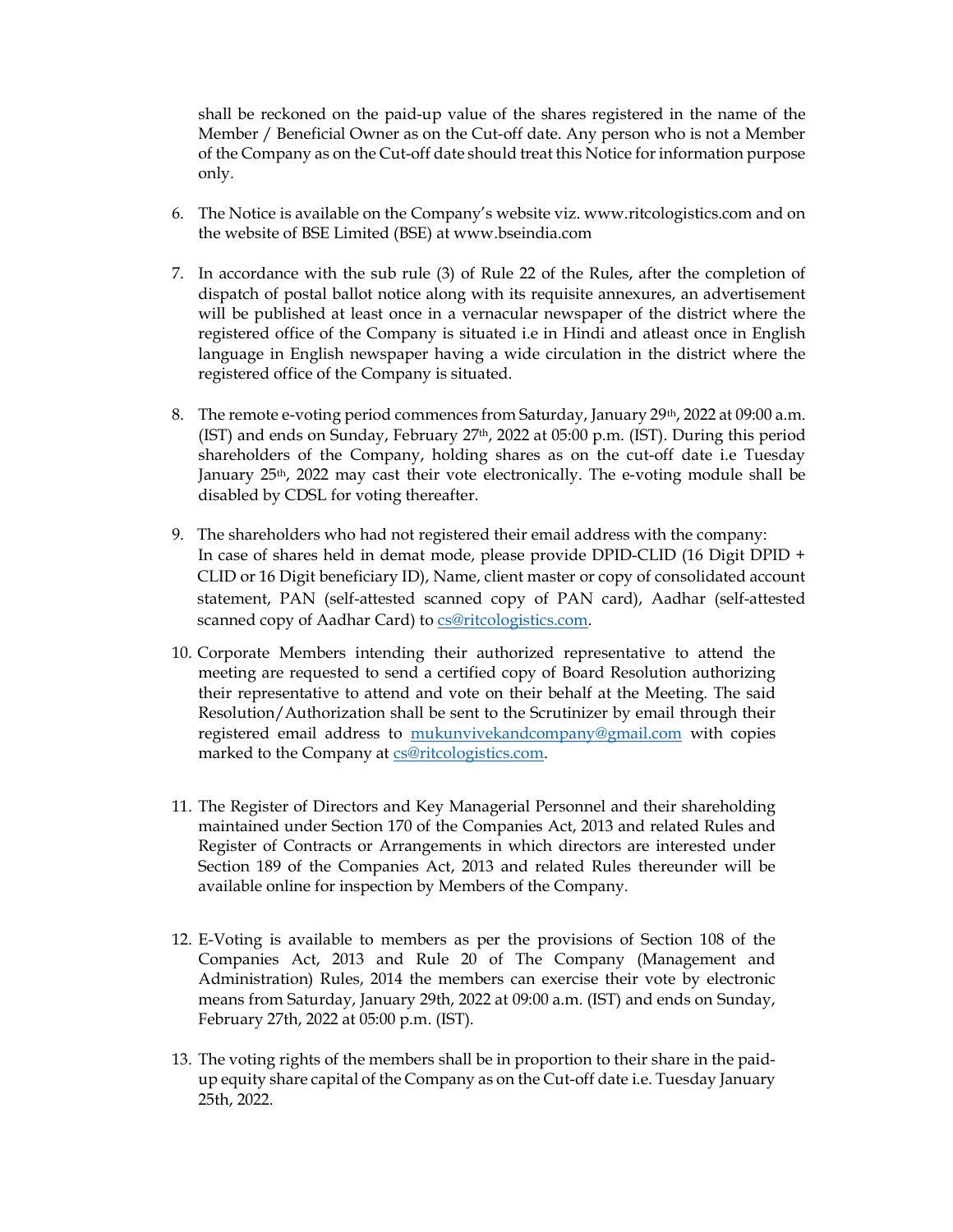- 14. The Scrutinizer shall after the conclusion of e-voting on Sunday February 27th, 2022, unblock the votes cast through remote e-voting in the presence of at least two witnesses not in the employment of the Company and shall make scrutinizer's report within the prescribed time. Such report shall contain details of total votes cast in favour of or against, if any, and submit the report to the Chairman or a person authorized by him in writing, who shall countersign the same and declare the result of the e-voting of the postal ballot forthwith. The resolutions if passed with requisite majority, shall be deemed have been passed on February 27<sup>th</sup>, 2022, being the last day of remote e-voting.
- 15. Results of voting shall be declared within 48 hours from the time of conclusion of the remote e-voting. The result of postal ballot along with the Scrutinizer's report will be placed on the Company website at Tuesday, March 1<sup>st</sup>, 2022 and will also be communicated to the Stock Exchange where the equity shares of the Company are listed.
- 16. Pursuant to SEBI (LODR) Regulations, 2015, details of directors seeking appointment/reappointment at the Meeting are given in detail, is annexed hereto.

### 1. Remote e-Voting Instructions for shareholders:

As per the SEBI circular dated December 9, 2020, individual shareholders holding securities in demat mode can register directly with the depository or will have the option of accessing various ESP portals directly from their demat accounts.

### Login method for Individual shareholders holding securities in demat mode is given below:

1. Individual Shareholders holding securities in demat mode with NSDL

1. Existing IDeAS user can visit the e-Services website of NSDL viz... https://eservices.nsdl.com either on a personal computer or on a mobile. On the e-Services home page click on the "Beneficial Owner" icon under "Login"" which is available under 'IDeAS' section, this will prompt you to enter your existing User ID and Password. After successful authentication, you will be able to see e-Voting services under Value added services. Click on "Access to e-Voting" under e-Voting services and you will be able to see e-Voting page. Click on company name or e-Voting service provider name i.e. LINKINTIME and you will be re-directed to "InstaVote" website for casting your vote during the remote e-Voting period.

2. If you are not registered for IDeAS e-Services, option to register is available at https://eservices.nsdl.com Select "Register Online for IDeAS Portal" or click at https://eservices.nsdl.com/SecureWeb/IdeasDirectReg.jsp

Visit the e-Voting website of NSDL. Open web browser by typing the following URL: https://eservices.nsdl.com either on a personal computer or on a mobile. Once the home page of e-Voting system is launched, click on the icon "Login" which is available under 'Shareholder/Member' section. A new screen will open. You will have to enter your User ID (i.e. your sixteen-digit demat account number hold with NSDL), Password/OTP and a Verification Code as shown on the screen. After successful authentication, you will be redirected to NSDL Depository site wherein you can see e-Voting page. Click on company name or e-Voting service provider name i.e.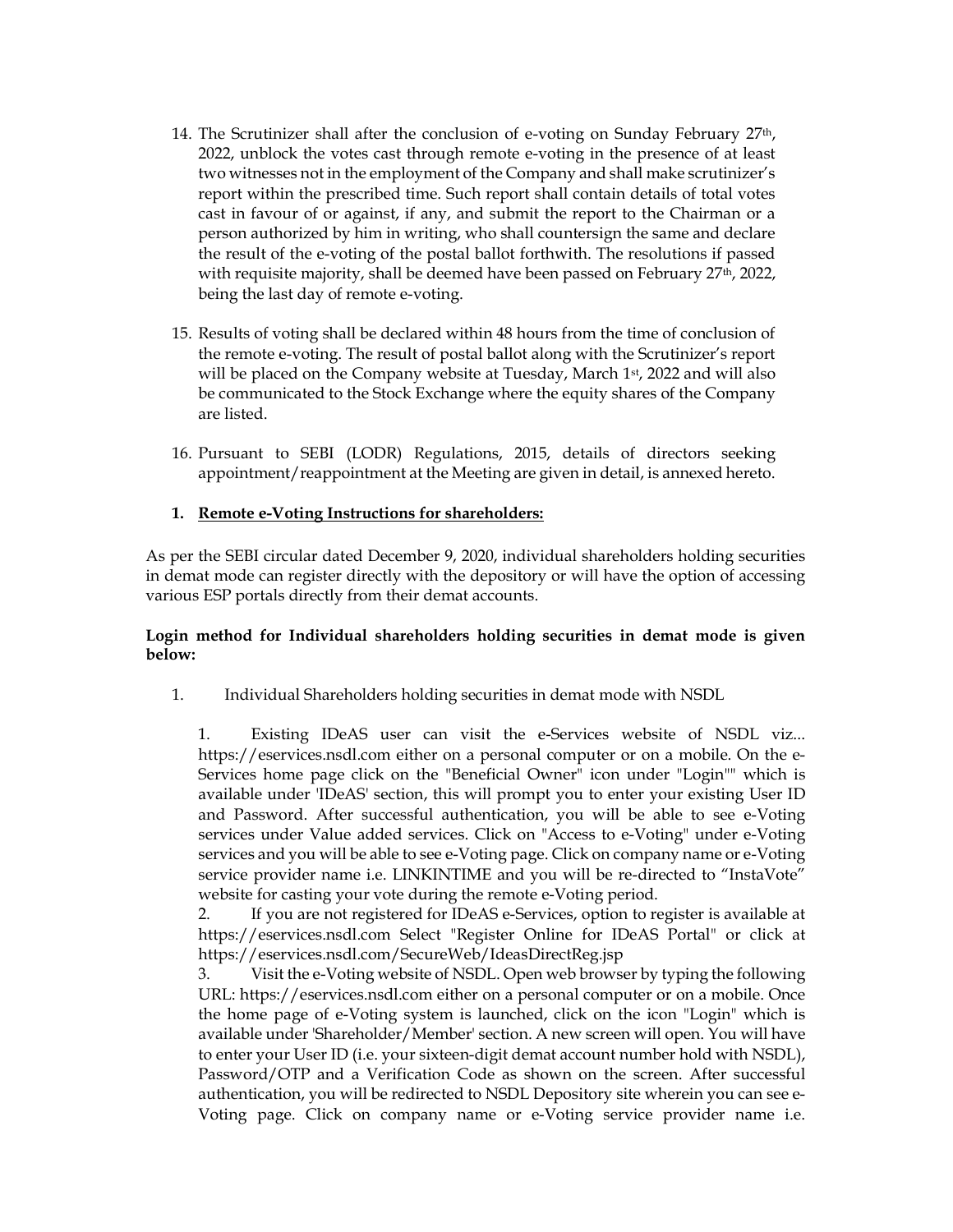LINKINTIME and you will be redirected to "InstaVote" website for casting your vote during the remote e-Voting period.

2. Individual Shareholders holding securities in demat mode with CDSL

1. Existing users who have opted for Easi/Easiest, can login through their user id and password. Option will be made available to reach e-Voting page without any further authentication. The URL for users to login to Easi/Easiest are https://web.cdslindia.com/myeasi/home/login or www.cdslindia.com and click on New System Myeasi.

2. After successful login of Easi/Easiest the user will be able to see the E Voting Menu. The Menu will have links of e-Voting service provider i.e. LINKINTIME. Click on LINKINTIME and you will be redirected to "InstaVote" website for casting your vote during the remote e-Voting period.

3. If the user is not registered for Easi/Easiest, option to register is available at https://web.cdslindia.com/myeasi/Registration/EasiRegistration.

4. Alternatively, the user can directly access e-Voting page by providing demat account number and PAN No. from a link in www.cdslindia.com home page. The system will authenticate the user by sending OTP on registered Mobile & Email as recorded in the demat Account. After successful authentication, user will be provided links for the respective ESP i.e. LINKINTIME. Click on LINKINTIME and you will be redirected to "InstaVote" website for casting your vote during the remote e-Voting period.

3. Individual Shareholders (holding securities in demat mode) login through their depository participants

You can also login using the login credentials of your demat account through your Depository Participant registered with NSDL/CDSL for e-Voting facility. Upon logging in, you will be able to see e-Voting option. Click on e-Voting option, you will be redirected to NSDL/CDSL Depository site after successful authentication, wherein you can see e-Voting feature. Click on company name or e-Voting service provider name i.e. LINKINTIME and you will be redirected to "InstaVote" website for casting your vote during the remote e-Voting period.

## Login method for Individual shareholders holding securities in physical form is given below:

Individual Shareholders of the company, holding shares in physical form as on the cut-off date for e-voting may register for e-Voting facility of Link Intime as under:

- 1. Open the internet browser and launch the URL: https://instavote.linkintime.co.in
- 2. Click on "Sign Up" under 'SHARE HOLDER' tab and register with your following details: -

A. User ID: Shareholders holding shares in physical form shall provide Event No + Folio Number registered with the Company.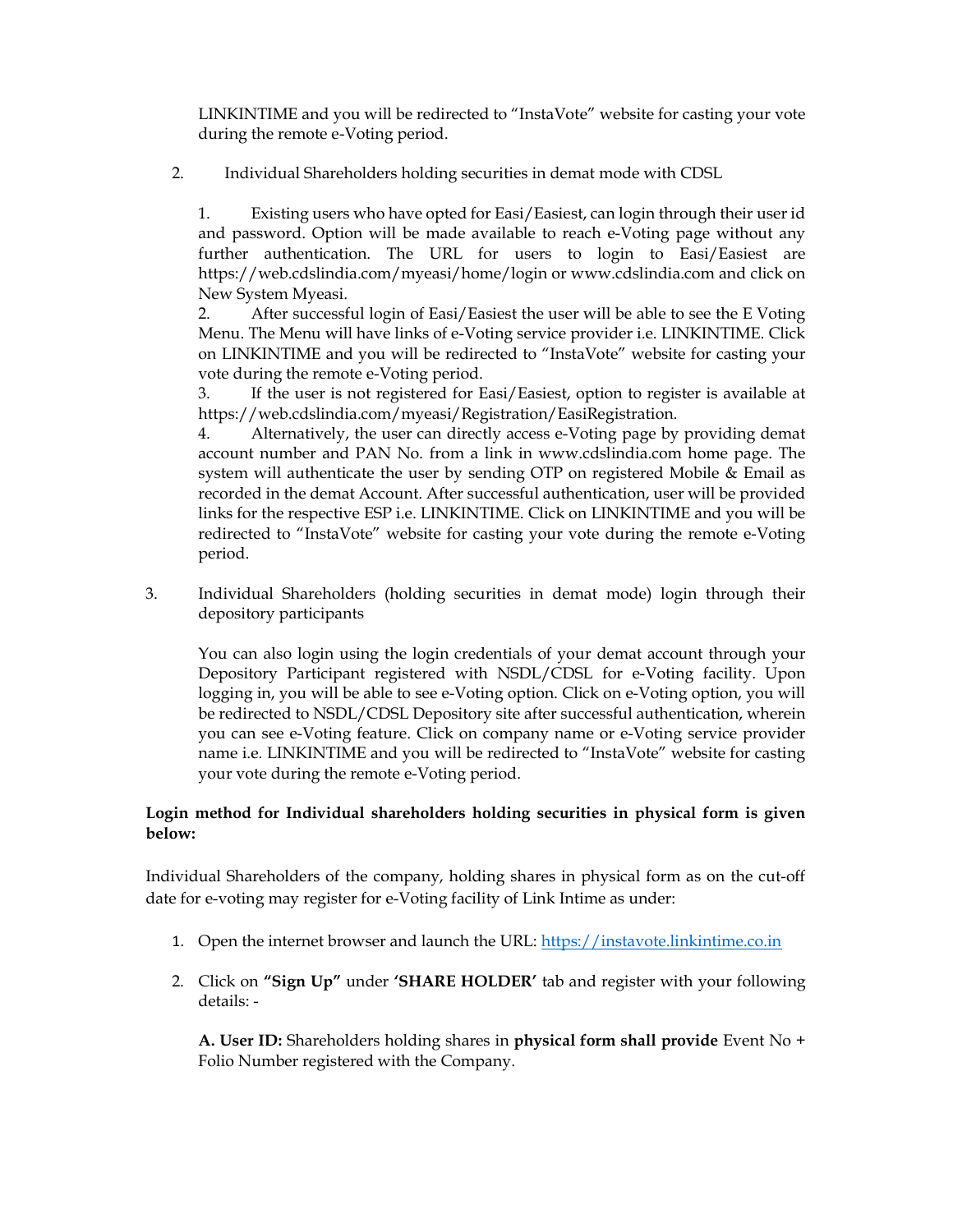B. PAN: Enter your 10-digit Permanent Account Number (PAN) (Shareholders who have not updated their PAN with the Depository Participant (DP)/ Company shall use the sequence number provided to you, if applicable.

C. DOB/DOI: Enter the Date of Birth (DOB) / Date of Incorporation (DOI) (As recorded with your DP / Company - in DD/MM/YYYY format)

D. Bank Account Number: Enter your Bank Account Number (last four digits), as recorded with your DP/Company.

\*Shareholders/ members holding shares in physical form but have not recorded 'C' and 'D', shall provide their Folio number in 'D' above

 $\blacktriangleright$  Set the password of your choice (The password should contain minimum 8 characters, at least one special Character (@!#\$&\*), at least one numeral, at least one alphabet and at least one capital letter).

 $\triangleright$  Click "confirm" (Your password is now generated).

- 3. Click on 'Login' under 'SHARE HOLDER' tab.
- 4. Enter your User ID, Password and Image Verification (CAPTCHA) Code and click on 'Submit'.

### Cast your vote electronically:

- 1. After successful login, you will be able to see the notification for e-voting. Select 'View' icon.
- 2. E-voting page will appear.
- 3. Refer the Resolution description and cast your vote by selecting your desired option 'Favour / Against' (If you wish to view the entire Resolution details, click on the 'View Resolution' file link).
- 4. After selecting the desired option i.e. Favour / Against, click on 'Submit'. A confirmation box will be displayed. If you wish to confirm your vote, click on 'Yes', else to change your vote, click on 'No' and accordingly modify your vote.

### Guidelines for Institutional shareholders:

Institutional shareholders (i.e. other than Individuals, HUF, NRI etc.) and Custodians are required to log on the e-voting system of LIIPL at https://instavote.linkintime.co.in and register themselves as 'Custodian / Mutual Fund / Corporate Body'. They are also required to upload a scanned certified true copy of the board resolution /authority letter/power of attorney etc. together with attested specimen signature of the duly authorised representative(s) in PDF format in the 'Custodian / Mutual Fund / Corporate Body' login for the Scrutinizer to verify the same.

### Helpdesk for Individual Shareholders holding securities in physical mode/ Institutional shareholders:

Shareholders facing any technical issue in login may contact Link Intime INSTAVOTE helpdesk by sending a request at enotices@linkintime.co.in or contact on: - Tel: 022 - 4918 6000.

### Helpdesk for Individual Shareholders holding securities in demat mode: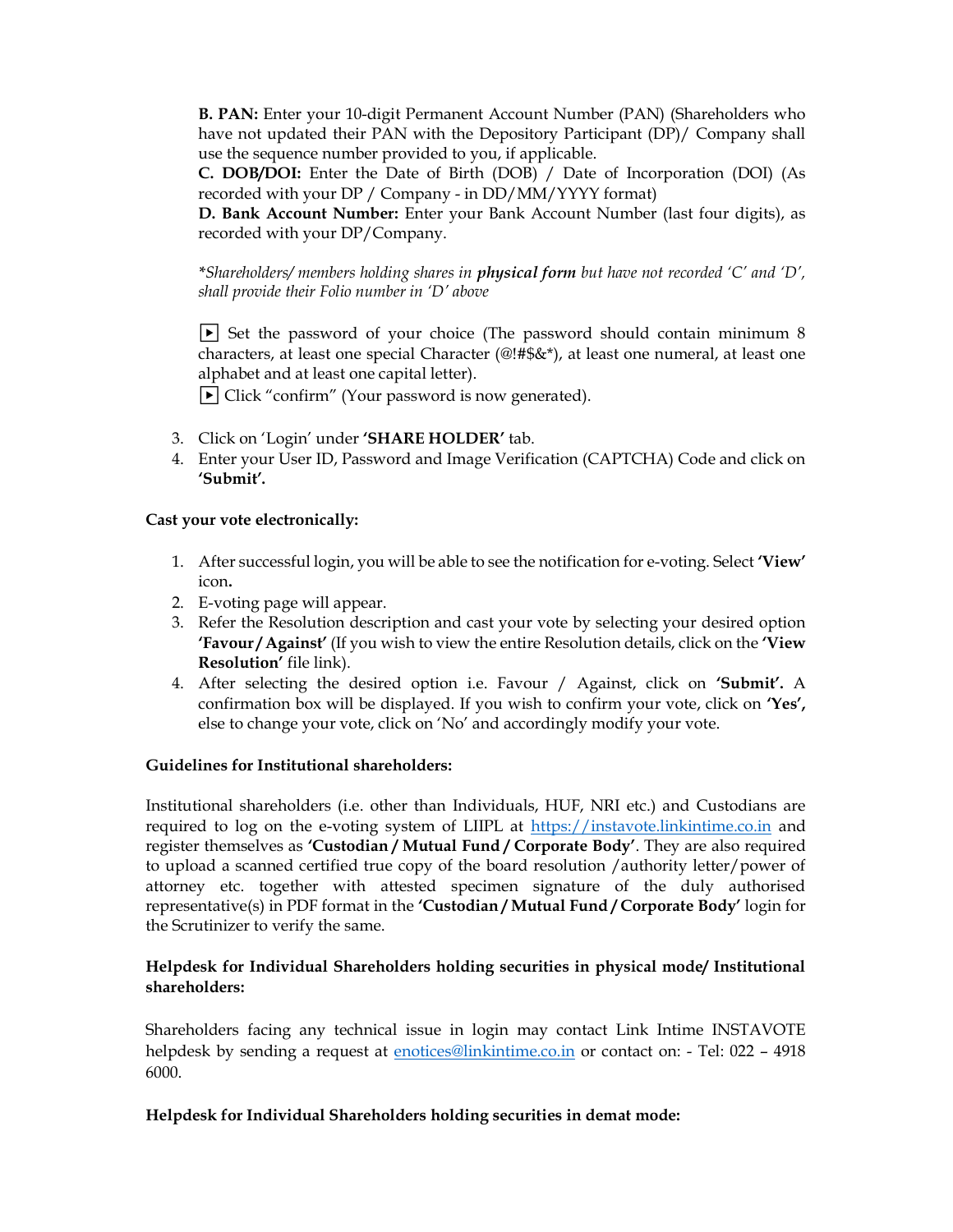Individual Shareholders holding securities in demat mode may contact the respective helpdesk for any technical issues related to login through Depository i.e. NSDL and CDSL.

| Login type           | Helpdesk details                                               |
|----------------------|----------------------------------------------------------------|
| Individual           | Members facing any technical issue in login can contact NSDL   |
| Shareholders holding | helpdesk by sending a request at evoting@nsdl.co.in or call at |
| securities in demat  | toll free no.: 1800 1020 990 and 1800 22 44 30                 |
| mode with NSDL       |                                                                |
| Individual           | Members facing any technical issue in login can contact CDSL   |
| Shareholders holding | helpdesk by sending a request at                               |
| securities in demat  | helpdesk.evoting@cdslindia.com or contact at 022-23058738 or   |
| mode with CDSL       | 22-23058542-43.                                                |

### Individual Shareholders holding securities in Physical mode has forgotten the password:

If an Individual Shareholders holding securities in Physical mode has forgotten the USER ID [Login ID] or Password or both then the shareholder can use the "Forgot Password" option available on the e-Voting website of Link Intime: https://instavote.linkintime.co.in

o Click on 'Login' under 'SHARE HOLDER' tab and further Click 'forgot password?' o Enter User ID, select Mode and Enter Image Verification code (CAPTCHA). Click on "SUBMIT".

In case shareholders is having valid email address, Password will be sent to his / her registered e-mail address. Shareholders can set the password of his/her choice by providing the information about the particulars of the Security Question and Answer, PAN, DOB/DOI, Bank Account Number (last four digits) etc. as mentioned above. The password should contain minimum 8 characters, at least one special character ( $@!$ #\$&\*), at least one numeral, at least one alphabet and at least one capital letter.

User ID for Shareholders holding shares in Physical Form (i.e. Share Certificate): Your User ID is Event No + Folio Number registered with the Company

## Individual Shareholders holding securities in demat mode with NSDL/ CDSL has forgotten the password:

Shareholders who are unable to retrieve User ID/ Password are advised to use Forget User ID and Forget Password option available at abovementioned depository/ depository participants website.

- $\triangleright$  It is strongly recommended not to share your password with any other person and take utmost care to keep your password confidential.
- $\triangleright$  For shareholders/ members holding shares in physical form, the details can be used only for voting on the resolutions contained in this Notice.
- During the voting period, shareholders/ members can login any number of time till they have voted on the resolution(s) for a particular "Event".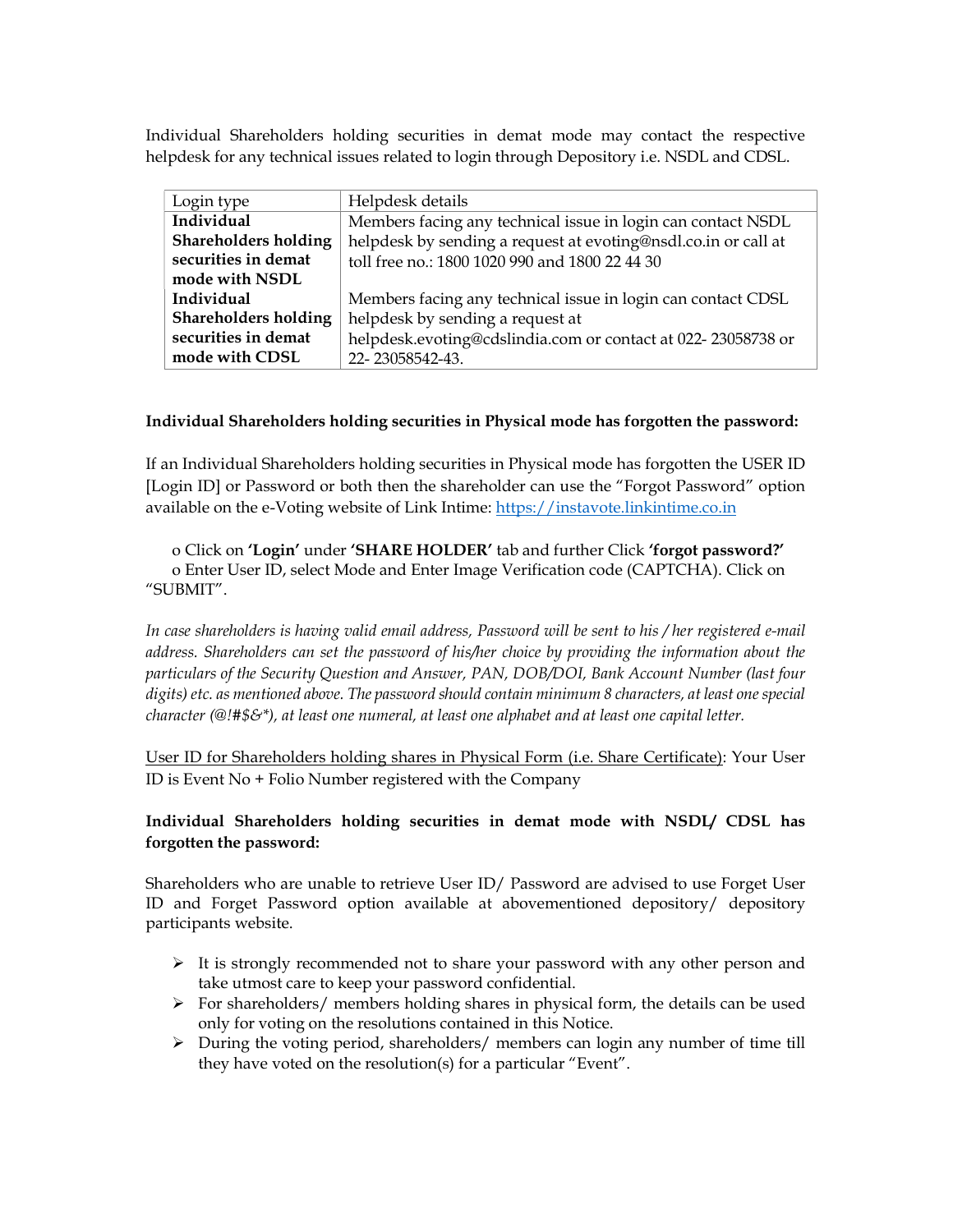Shareholders/ Members are encouraged to join the Meeting through Tablets/ Laptops connected through broadband for better experience.

Shareholders/ Members are required to use Internet with a good speed (preferably 2 MBPS download stream) to avoid any disturbance during the meeting.

Please note that Shareholders/Members connecting from Mobile Devices or Tablets or through Laptops connecting via Mobile Hotspot may experience Audio/Visual loss due to fluctuation in their network. It is therefore recommended to use stable Wi-FI or LAN connection to mitigate any kind of aforesaid glitches.

In case shareholders/ members have any queries regarding login/ e-voting, they may send an email to instameet@linkintime.co.inor contact on: - Tel: 022-49186175.

For Ritco Logistics Limited

Sd/- Man Mohan Pal Chadha Singh DIN: 01763805 Chairman A-28, Rose Wood City, Sector-49 Gurgaon, Haryana-122001

Date: 24th January, 2022 Place: Gurgaon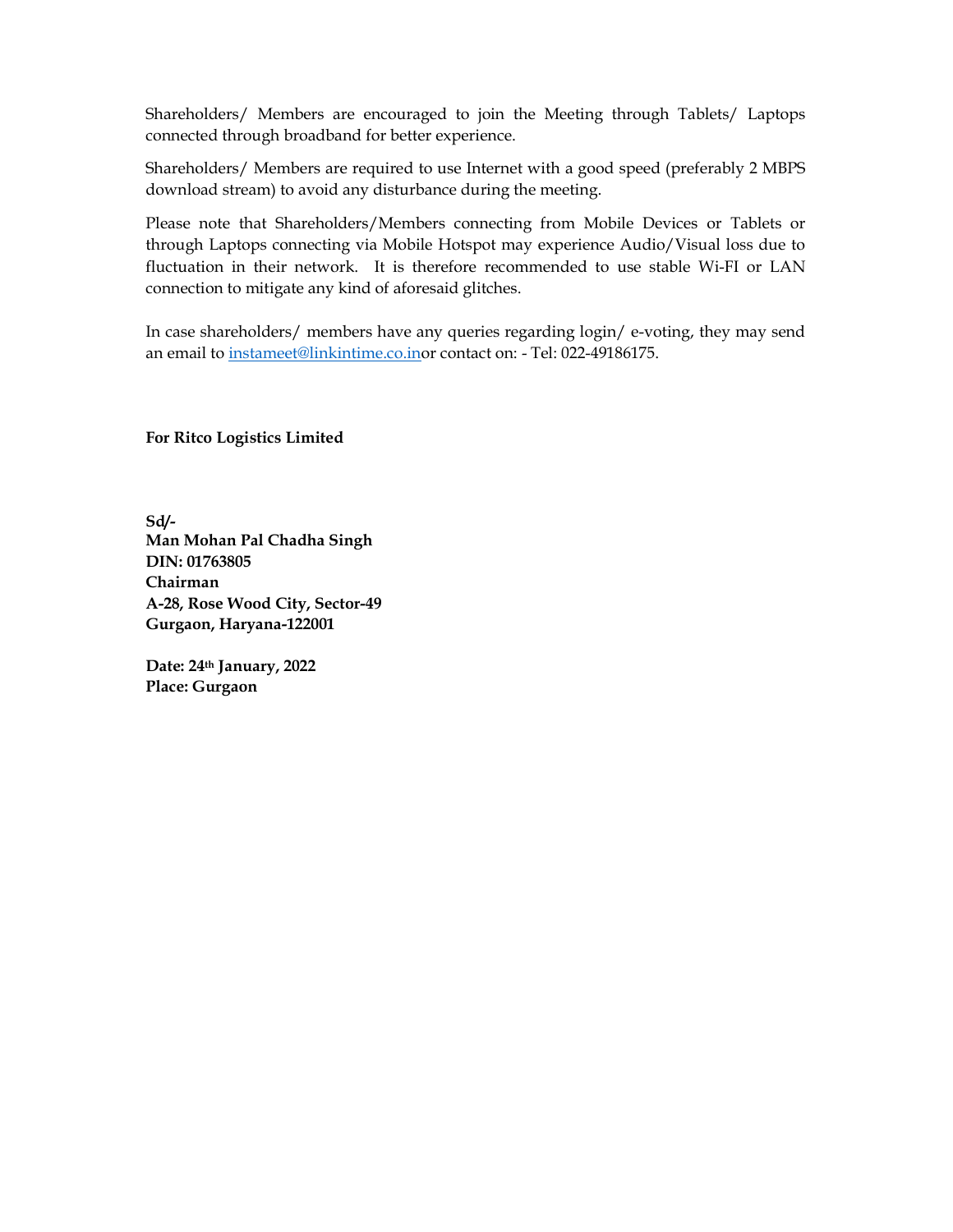## EXPLANATORY STATEMENT PURSUANT TO SECTION 102(1) OF THE COMPANIES ACT, 2013 READ WITH RULE 22 OF THE COMPANIES (MANAGEMENT AND ADMINISTRATION) RULES, 2014

The following Statement sets out all material facts relating to the Special Business mentioned in the Notice:

#### Item No. 1

As the shareholders are aware, stock options have long been recognized as an effective instrument to attract and retain the key critical talent in an increasingly competitive environment. This ESOP scheme will help to align the senior stakeholders to drive the Company Vision and a high performance culture by being the shareholders and having an opportunity to maximize wealth creation.

With the above objective and based on the recommendation of the Nomination NS Remuneration Committee/Compensation Committee ("ESOP Committee") of the Company and subject to approval of the Shareholders of the Company, the Board of Directors of the Company pursuant to the provisions of Section 62 and other applicable provisions, if any, of the Companies Act, 2013 (the "Act") and the Companies (Share Capital and Debenture) Rules, 2014 and other applicable laws, at their meeting held on January  $24<sup>th</sup>$ , 2022 approved introduction and implementation of "PRAGATI KI AUR Employee Stock Option Plan 2022' ("ESOP Plan 2022") scheme. The ESOP scheme has been formulated in accordance with the applicable laws.

The salient features of the ESOP Plan are as under:

### 1. Total number of Options to be granted

- (i) Total Options subject to limit of 2% of the paid up capital i.e. 4,89,500 options would be available for grant to the eligible employees of the Company and a total of excluding all the director(s) and KMPs, under the ESOP Plan.
- (ii) Number of options shall be adjusted due to any corporate action(s) such as right issue, bonus issue, buy-back of shares, split or consolidation of shares etc of the Company as finalised by the compensation committee.
- (iii) Each option when exercised would give the option holder a right to get one fully paid equity share of the Company.
- (iv) In cases where options, whether vested or unvested, lapse or expire or are forfeited for any reason, the ESOP Committee may re-issue the options to other eligible employees. The options so issued shall be subject to the terms and conditions of the ESOP Plan.

### 2. Implementation of ESOP Plan through ESOP Trust

The ESOP Plan would be implemented through the ESOP Trust since it is proposed that the equity share of the Company would be acquired from the secondary market or as a contribution to the trust by the promoters from their existing unencumbered shares that are not under Lock-in. The Company believes that the implementation of the ESOP Plan through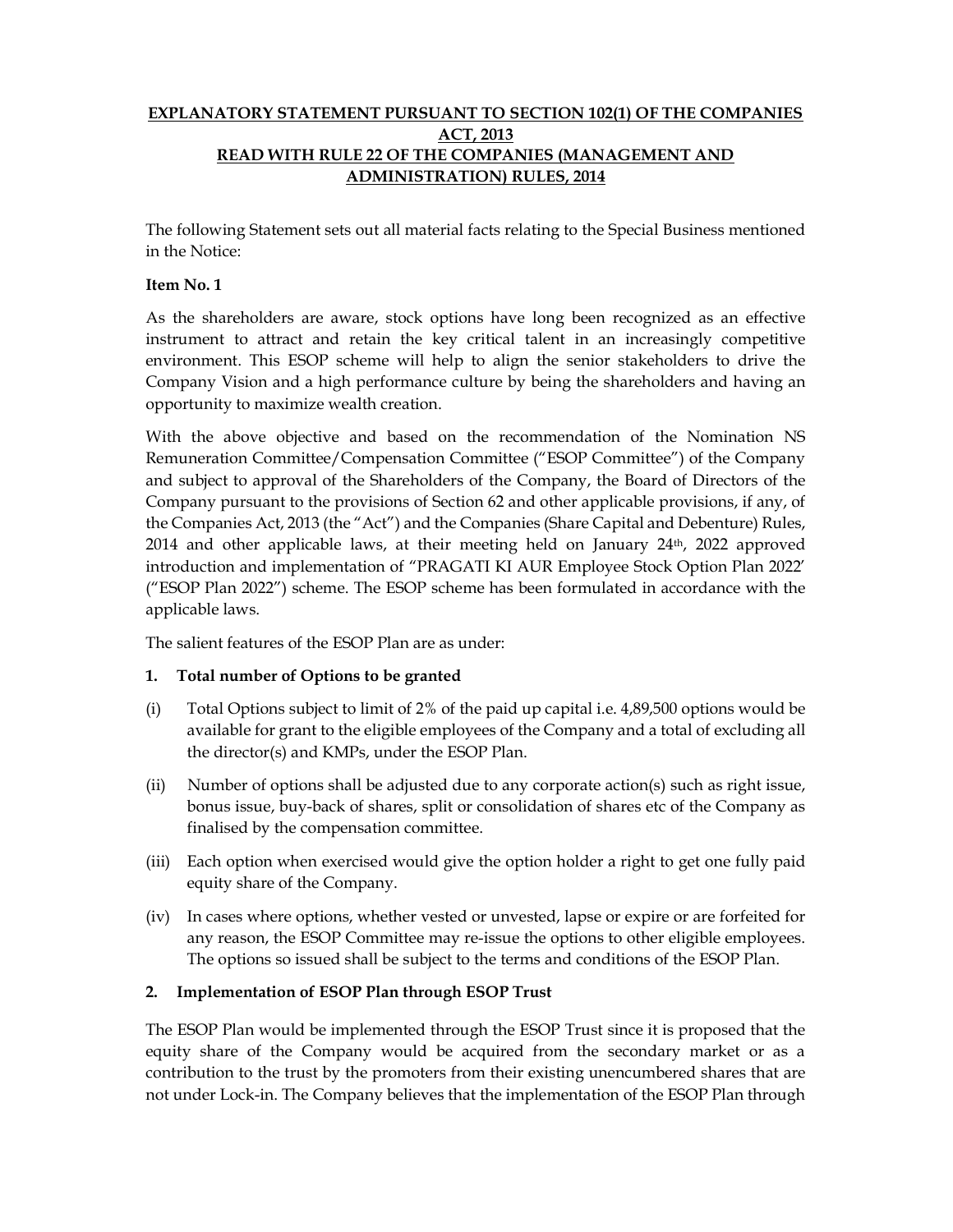secondary market acquisition or as contribution from promoters is in the best interest of the Company and its shareholders and it will not cause any loss to the existing shareholders from dilution in their shareholding besides being easier and efficient in implementation The ESOP Trust shall be authorised to acquire equity shares of the Company from the secondary market. The Company proposes to provide financial assistance to the ESOP Trust for this purpose subject to the overall limits specified under the applicable laws. In terms of the ESOP Regulations, the ESOP Committee shall delegate the administration and implementation of the ESOP Plan to the ESOP Trust.

## 3. Classes of employees entitled to participate in the ESOP Plan

Permanent Employees who are into the Senior management of the Company as identified by the NRC Committee ("ESOP Committee") from time to time, shall be eligible to participate in the ESOP Plan 2022.

Directors (Including Independent Directors) and Key Managerial Personnel are not eligible to participate in the ESOP Plan 2022.

## 4. Requirements of Vesting, period of Vesting and maximum period of Vesting

The options granted shall vest so long as the employee continues to be in the employment of the Company. The vesting period shall be decided by the ESOP Committee from time to time but shall not be less than one year and not more than four years from the date of grant of options. Vesting may happen in one or more tranches. The detailed terms and conditions for vesting will be governed by the ESOP Plan.

## 5. Exercise Price or pricing formula

The exercise price shall be equivalent to the prevailing market price of the equity share of the Company one day prior to the date of grant discounted by 20% or any price fix by compensation committee subject to minimum not being less than Face Value.

Employee shall bear all tax liability in relation to the options.

# 6. Exercise Period and process of exercise

The ESOP Committee shall decide the exercise period from time to time which can be extended upto three Months from the vesting date(s).

The grantee can exercise the options at any time after the vesting date either in full or in tranches by making full payment of exercise price and applicable taxes and by execution of such documents as may be prescribed by ESOP Committee, from time to time. There shall be lock-in-period on shares as mentioned under Securities and Exchange Board of India (Share Based Employee Benefits and Sweat Equity) Regulations, 2021 ('the SEBI SBEB Regulations") as amended from time to time.

The ESOP Plan will also permit cashless exercise of options. When a grantee exercises the option, the corresponding shares relating to such option exercised will be sold within a reasonable time on a stock exchange on which the shares are listed and publicly traded at the time of such cashless exercise, and the grantee will be entitled to receive the difference between the selling price and the exercise price for the options exercised by him after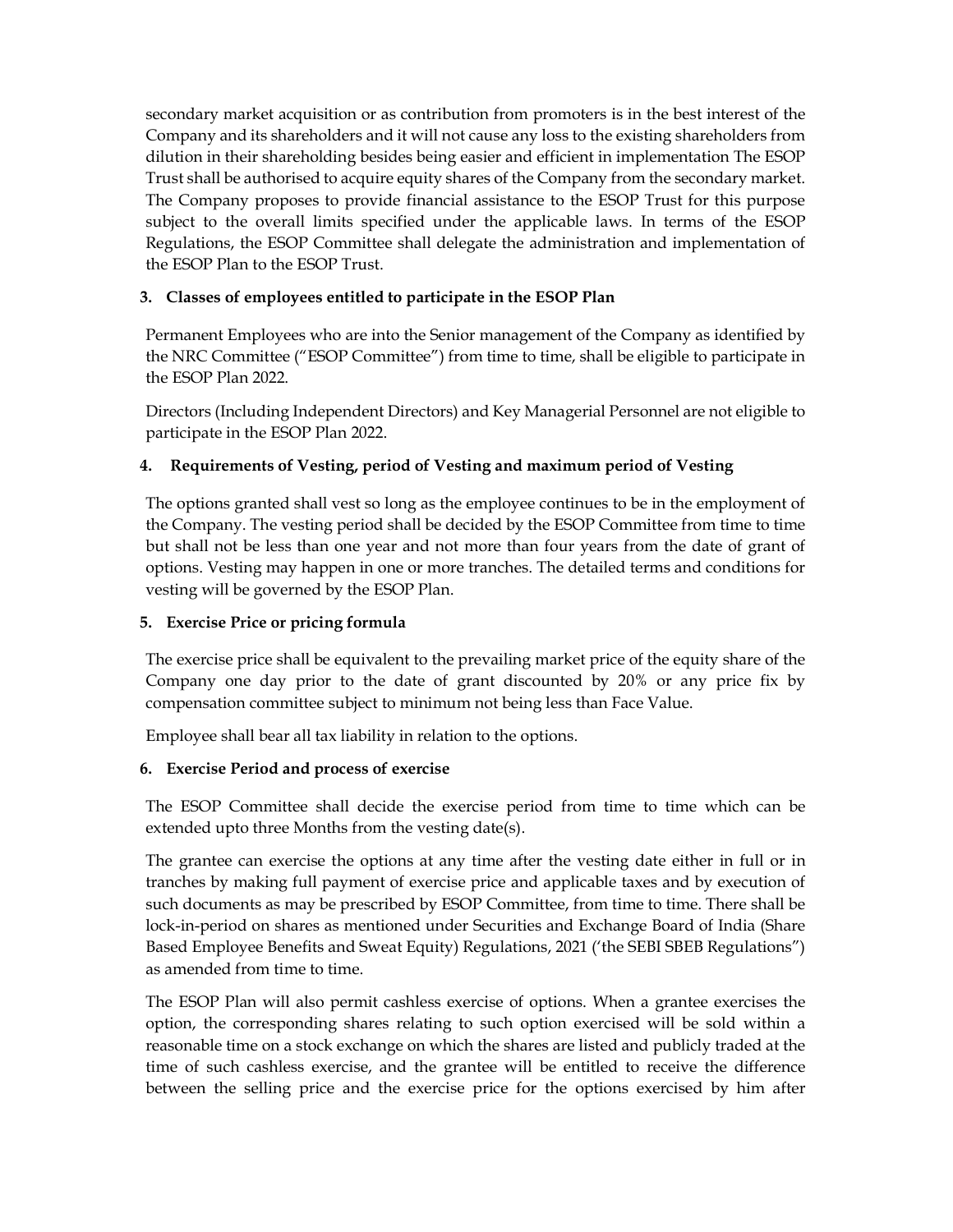deducting taxes payable on exercise/sale, if any, and other amounts, expenses and charges due from him (including that in connection with the sale of shares).

For the purpose of implementing the cashless exercise, the ESOP Committee shall be entitled to specify such procedures and/or mechanisms for exercise of the options as may be necessary and the same shall be binding on the Grantee.

## 7. Appraisal process for determining the eligibility of the employees

The process for determining the eligibility of the employees will be specifically by the ESOP Committee and will be based on grade, average fixed compensation of the grade, performance linked parameters such as work performance and such other criteria as may be determined by the ESOP Committee at its sole discretion, from time to time.

## 8. Maximum number of options to be granted per employee

The maximum number of options to be granted to an eligible employees will be determined by the ESOP Committee on case to case basis and shall not exceed the limit prescribed under the ESOP Regulations and other applicable laws.

## 9. Compliance with Accounting Policies

The Company shall comply with the disclosures, the accounting policies and other requirements as may be prescribed under the ESOP Regulations and other applicable laws from time to time.

## 10. Method of valuation of options

 The Company will adopt the fair value method for accounting purposes as determine by a registered valuer for determining the fair value of an option granted under the ESOP Plan.

Pursuant to Section 62 and other applicable provisions, if any, of the Companies Act, 2013 ("the Act"), read with the Companies (Share Capital and Debentures) Rules, 2014 ("the Rules") approval of the shareholders by way of special resolution is required for issue of employee stock options to the employees of the Company.

The Board recommends the resolution set out in item no. 1 of this notice for the approval of the Shareholders of the Company.

None of the Directors, Key Managerial Personnel and their relatives are in any way concerned or interested in the resolution except to the extent of their shareholding, if any.

## Item No. 2

In terms of Securities and Exchange Board of India (Share based Employees Benefits) Regulations, 2021, employees welfare schemes may be implemented.

It is proposed that the RITCO Employees Welfare Trust ("ESOP Trust") be entrusted with the responsibility of administration and implementation of the "PRAGATI KI AUR Employees Stock Option Plan 2022" ("ESOP Plan 2022") for this purpose. Upon approval of the members and after complying with the procedural and statutory formalities, the ESOP Trust, is empowered to acquire in one or more tranches, subject to limit of 2% of the paid up capital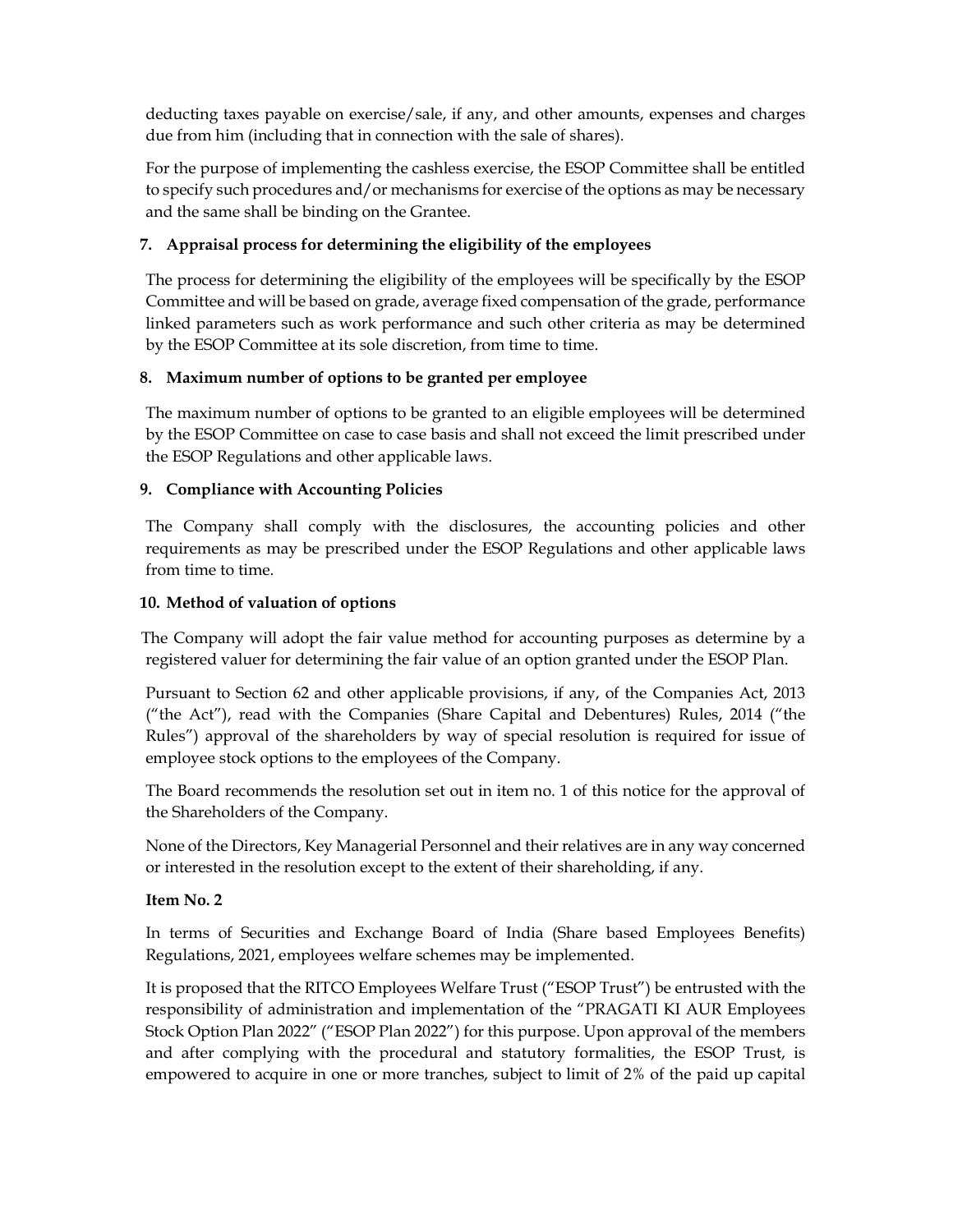i.e. 4,89,500 equity shares of the Company granted by the Promoters as gift or donation for the implementation of the ESOP plan.

Disclosures as required under Rule 16 of the Companies (Share Capital and Debentures) Rules, 2014:

i. The class of employees for whose benefit the scheme is being implemented and money is being provided for purchase of or subscription to shares;

Permanent Employees who are into the Senior management of the Company as identified by the NRC Committee ("ESOP Committee") from time to time, shall be eligible to participate in the ESOP Plan 2022.

Directors (Including Independent Directors) and Key Managerial Personnel are not eligible to participate in the ESOP Plan 2022.

### ii. The particulars of the trustee or employees in whose favor such shares are to be registered;

The shares will be registered in the name of all or any of the trustees to hold equity shares of the company for and on behalf of the ESOP Trust.

### iii. The particulars of trust and name, address, occupation and nationality of trustees and their relationship with the promoters, directors or key managerial personnel, if any;

Name and Address of the Trust: RITCO Employees Welfare Trust ("ESOP Trust")

Name of the Trustees, Address, Occupation, Nationality

1. Mr. Harish Chandar R/o RZ-15A/1, Gali no. 1, Kamal Park, Palam Colony, New Delhi-110045

Occupation- Service Nationality- Indian

2. Mr. Deepak Sharma R/o D-880, Jahangir Puri, Delhi-110033

Occupation- Service Nationality- Indian

None of the trustees are related to the Promoters/Directors/Key Managerial Personnel of the Company.

Subject to the compliance of the provisions of the applicable laws, the aforesaid trustees may be changed at any time.

### iv. any interest of key managerial personnel, directors or promoters in such scheme or trust and effect thereof;

The Key Managerial Personnel and Directors are not interested in the ESOP plan 2022.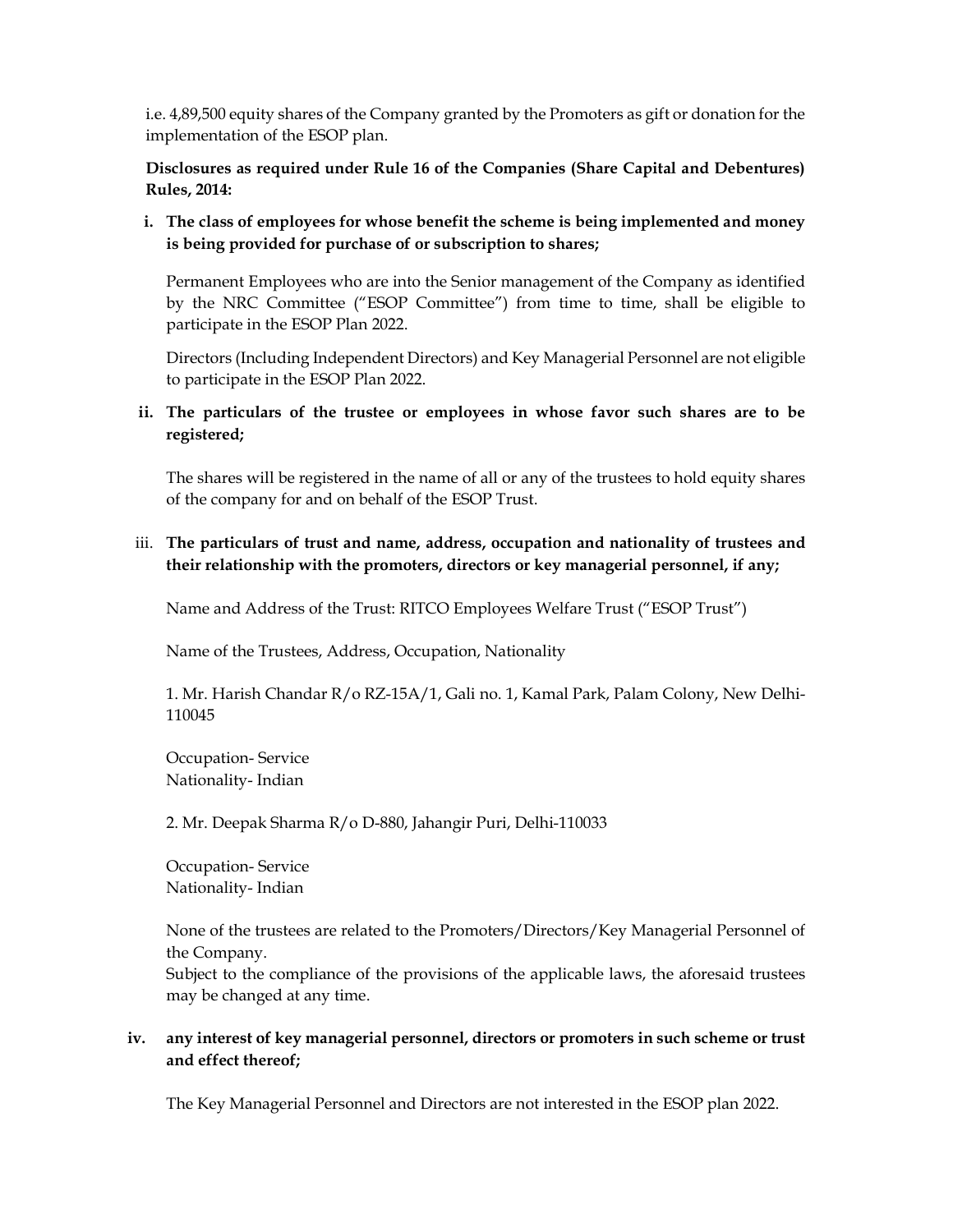## v. The detailed particulars of benefits which will accrue to the employees from the implementation of the scheme;

Upon exercise of the Stock Options, the eligible employees, will be entitled to the equivalent number of equity shares of the company, at a pre-determined exercise price as per the terms of grant.

## vi. The details about who would exercise and how the voting rights in respect of the shares to be purchased or subscribed under the scheme would be exercised;

In line with the requirements of the ESOP Regulations, the trustees of the ESOP Trust shall not exercise voting rights in respect of the shares of the Company held by the ESOP Trust.

The Board recommends the resolution set out in item no. 2 of this notice for the approval of the Shareholders of the Company.

None of the Directors, Key Managerial Personnel and their relatives are in any way concerned or interested in the resolution except to the extent of their shareholding, if any.

### Item No. 3

As the Members/Shareholders are aware that the equity shares of the Company are listed on SME platform of BSE w.e.f February 7<sup>th</sup>, 2019 and as per the SEBI (Issue of Capital Disclosure and Requirements) ICDR Regulations, 2018 (as amended from time to time) the Company having paid up Share Capital of more than Rs. 10 Crore but up to Rs. 25 Crore and whose shares are listed on SME Exchange for more than 2 years are eligible to migrate from SME Exchange to Main Board.

The equity shares of the Company have been listed and traded on the SME Platform of BSE Limited (www.bsesme.com) for more than two years and hence eligible to migrate to the Main Board of BSE and NSE as per guidelines specified by SEBI vide their circular dated 18th May, 2010 and as per the procedures laid down under Chapter IX of SEBI (ICDR) Regulations, 2018 migration, listing and trading of equity shares on the Main Board of BSE Limited and NSE Limited.

Listing on the Main Board of National Stock Exchange of India Limited and BSE Limited will take the Company into a different league altogether with enhanced recognition and increased participation by retail investors.

The Board of Directors vide their meeting held on Monday January 24th, 2022 proposed to migrate from SME Platform of BSE Limited to Main Board of BSE and NSE as it will enhance participation of retail investors in large numbers and overall market capitalization of the Company may also get increase. The benefits of listing on the Main Board in the form of Market Capitalization, enhanced liquidity, larger participation, visibility etc. will accrue to the Shareholders of the Company.

The Migration of the Company from SME Platform to the BSE Limited and Main Board of BSE Limited and NSE Limited is also subject to approval of Members by way of passing Special Resolution in terms of Chapter IX of ICDR Regulations. Provided Special Resolution shall be acted upon if and only if the votes cast by shareholders other than the promoters in favour of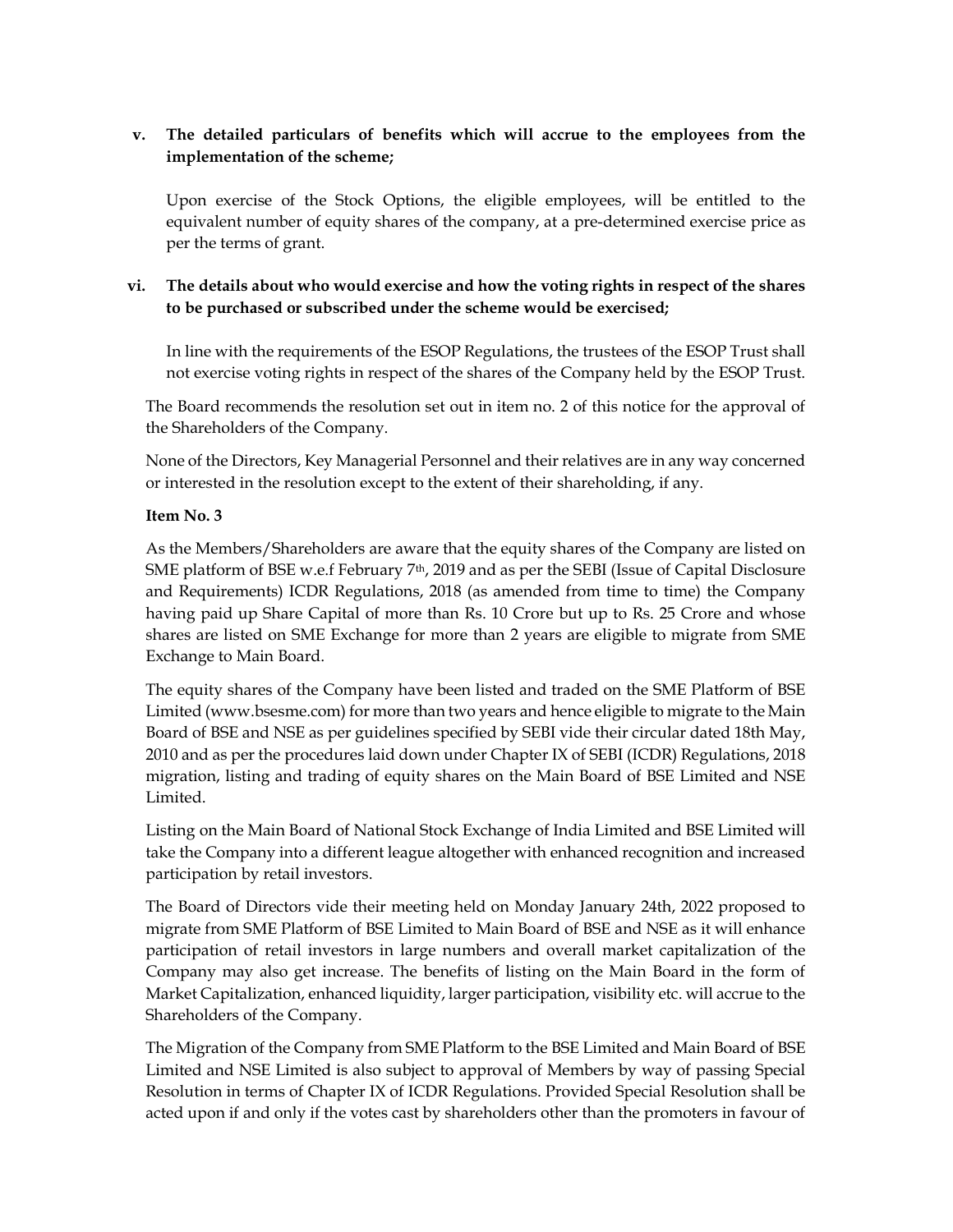the proposal amount to at least two times the number of votes cast by shareholders other than promoter shareholding against the proposal.

Accordingly, the Board recommends the resolution set forth in Item No. 3 to be passed as Special Resolution by the Members of the Company through Postal Ballot.

The Board of Directors of the Company do hereby confirm that none of its Director or Key Managerial Personnel and their immediate relatives is concerned or interested, financially or otherwise, except to their shareholding, in the aforesaid resolution except their shareholding in the Company.

## Item No. 4

The provisions of the Companies Act, 2013 with respect to appointment and tenure of the Independent Directors have come into force with effect from April 1, 2014 which requires every Public Company fulfilling the prescribed criteria as laid down in Rule 4 of Companies (Appointment and Qualification of Directors) Rules, 2014 to appoint an Independent Director on its Board and the Independent Director shall not be included in the total number of directors for retirement by rotation.

Accordingly, in terms of provisions of Sections 149, 150, 152, Schedule IV of the Companies Act, 2013 read with Companies (Appointment and Qualification of Directors) Rules, 2014, the Board of Directors of the Company recommended on the suggestion of the Nomination and Remuneration Committee of the Company and subject to approval of the Shareholders of the Company, Mr. Aditya Kumar Verma (DIN: 07229612), as an Additional and Non-Executive Independent Director of the Company within the meaning of Section 2(47) read with Section 149(6) of the Companies Act, 2013 for a term of 5 consecutive years commencing from January 6th, 2022.

A brief profile of Mr. Aditya Kumar Verma (DIN: 07229612), including nature of his expertise, is provided below;

### Profile of Independent Director

In the opinion of the Board, Mr. Aditya Kumar Verma (DIN: 07229612), who is proposed to be appointed as an Additional and Non-Executive Independent Director of the Company with effect from January  $6<sup>th</sup>$ , 2022 for a period of 5 years, fulfils the conditions specified under Section 149(6) and Schedule IV of the Companies Act 2013 and is Independent of the management. Considering his vast experience, his presence on the Board will be of immense value to the Company.

A copy of the draft letter of appointment of Mr. Aditya Kumar Verma as an Additional and Non-Executive Independent Director setting out the terms and conditions shall be placed at the meeting for inspection by the members and shall also be available for inspection at the registered office / corporate office of the Company during business hours.

Further, as the roles and responsibilities of Independent Directors have undergone significant changes demanding greater involvement in the supervision of the Company, it is proposed that the Mr. Aditya Kumar Verma be paid the sitting fees, within the limits prescribed under the Act and Rules thereunder and as approved by the Board of Directors of the Company, for attending the meeting(s) of the Board or any Committee thereof and reimbursement of any expenses for participation in the board and other meetings.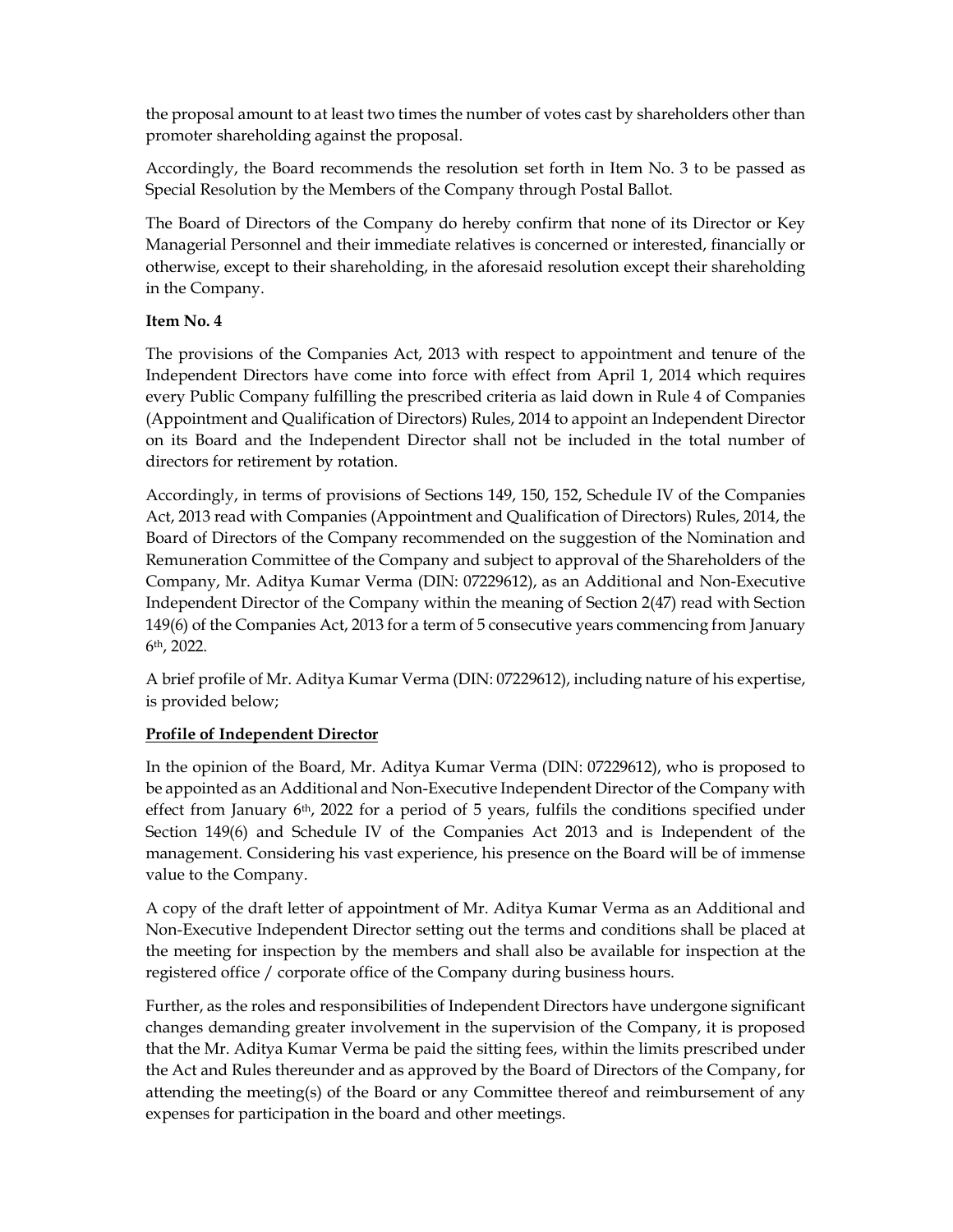Further, as stipulated under Secretarial Standard-2, brief profile of Mr. Aditya Kumar Verma is provided below in Table A:

#### Table A

# Name of Director **Aditya Kumar Verma** Age and  $\vert$  46 years Qualifications M.S (Management of Information Technology) from National University of Singapore – Singapore Experience **Mr.** Aditya Kumar Verma is a Supply Chain Professional having wide experience of over 22 years in Logistics Management. He is currently Founder and Managing Director of M/s Anvik Value Chain Private Limited providing Consulting and Logistics services. He was Managing Director of Varuna Warehousing Private Limited over a period of 3years and Director of Strategy at Varuna Integrated Logistics. He played pivotal role in joint venture opportunities for group in the Company. He was also Vice President of Global Supply Chain Management at Lava International Pvt Ltd, Noida for 2 years. He also worked with Schaeffler KG, Pune for almost a year and dealt with all aspects of Supply Chain Management for all legal entities. He was Associate General Manager at OLAM International, Singapore from 2006-2010 and was responsible for global supply chain of the cotton and Soy division spanning from the Americas, Africa, Europe and Asia. He was appointed as Supply Chain Manager (Asia Pacific) at Apple Inc, Singapore in 2001 and served the Company for 4years. Terms and Conditions of appointment  $\vert$  As per the appointment letter Details of remuneration **Appointed** as Additional and Non-Executive, Independent Director of the Company and will be paid sitting fees for attending Board and Committee meetings of Ritco Logistics Limited, as approved by the Board Date of first appointment 6<sup>th</sup> January, 2022 Shareholding in the Company NIL

#### Brief Profile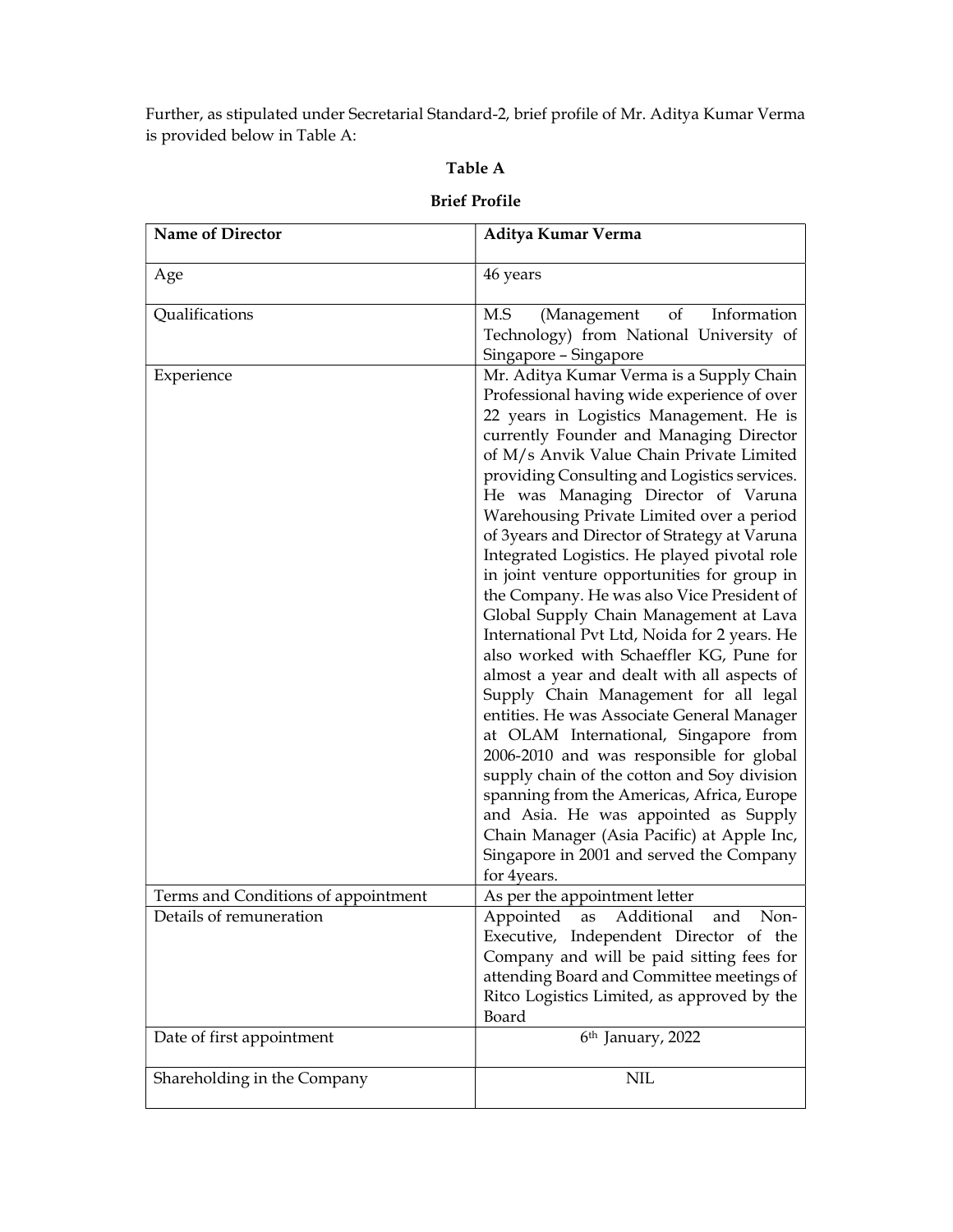| Relationship with other director/Manager    | <b>None</b>                          |  |
|---------------------------------------------|--------------------------------------|--|
| and other KMP                               |                                      |  |
| Number of meetings attended from the        | N. A                                 |  |
| date of appointment till the date of Notice |                                      |  |
| of this EGM                                 |                                      |  |
| Directorships of other Board                | 1. Anvik Value Chain Private Limited |  |
|                                             |                                      |  |
|                                             | 2. Anvik Farms (OPC) Private Limited |  |
|                                             |                                      |  |
| Membership/Chairmanship of Committees       | <b>N.A</b>                           |  |
| of other Board                              |                                      |  |

Except Mr. Aditya Kumar Verma, the appointee, none of the Directors, Key Managerial Personnel of the Company or their relatives are in any way, concerned or interested, financially or otherwise, in the proposed resolution.

Accordingly, the Board recommends the resolution set forth in Item No. 4 to be passed as Special Resolution by the Members of the Company through Postal Ballot.

By Order of the Board of Directors For Ritco Logistics Limited

Sd/- Man Mohan Pal Chadha Singh DIN: 01763805 Chairman A-28, Rose Wood City, Sector-49 Gurgaon, Haryana-122001

Date: 24th January, 2022 Place: Gurgaon